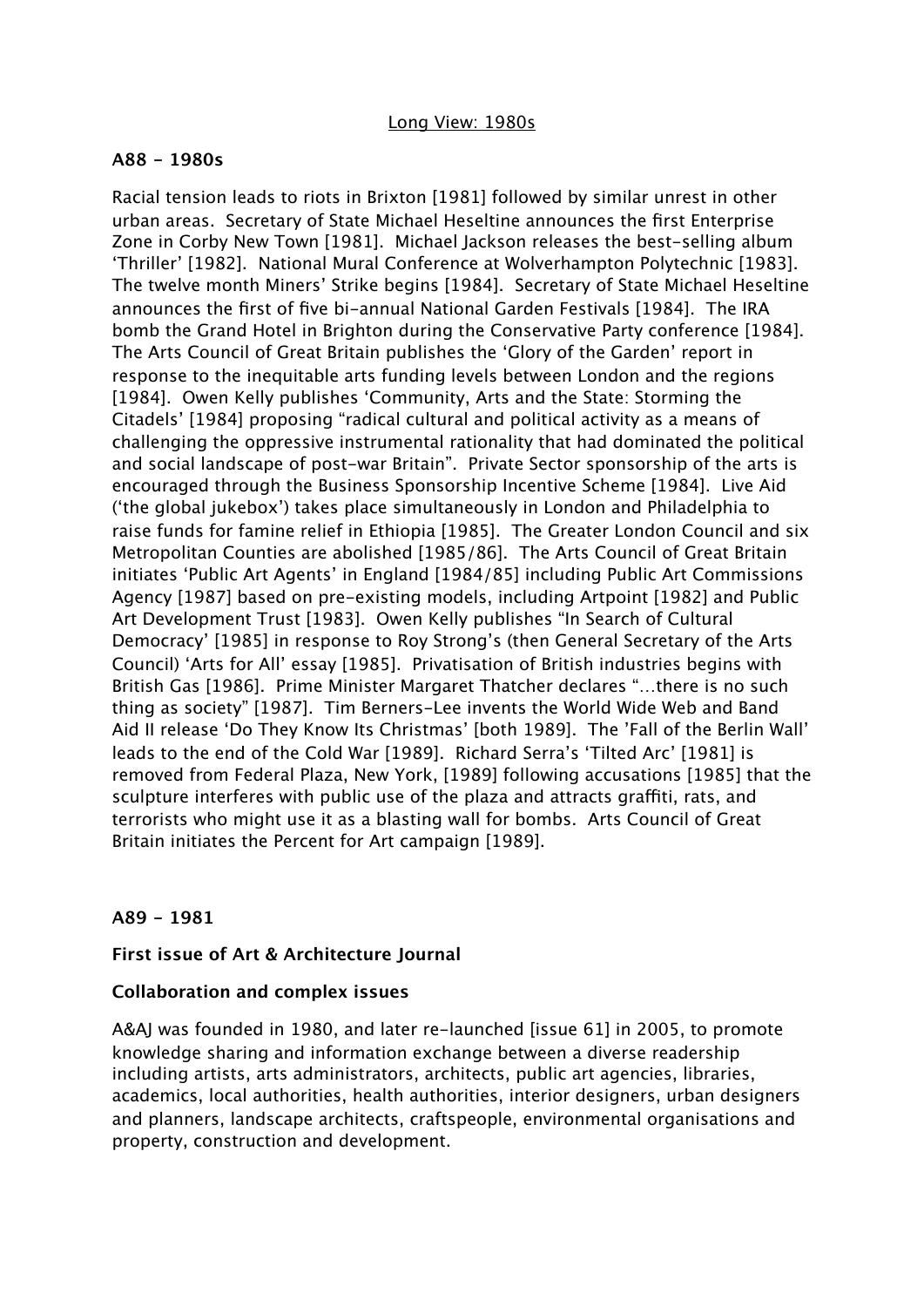The A&AJ, which ceased publication in 2012, had a "campaigning ethos as a catalyst to enable the continuing development of successful high quality public art commissions, projects and collaboration."

Sources:

Art & Architecture Journal http://www.aandaj.com/pages\_gb/about.html

Filed under 1980s, A81 - A90, DECADES, ITEM BATCH NUMBERS, Key Conferences + Exhibitions, Key Texts Tagged with 1980s, 1981, Art & Architecture

# **A90 - 1981**

# **First Enterprise Zone and the 'Spirit of Corby'**

# **Public Art, Enterprise and Community Spirit**

Corby was designated the first Enterprise Zone on 22nd June 1981 after some 11,000 jobs were lost with the closure of the local steelworks in November 1979.

Corby Borough Council's 2004 'Arts Strategy for Corby' noted that "[t]here has been little public art in the area, but there are great opportunities with plans for urban regeneration and major new residential expansion. Meanwhile there is community demand for the reinstatement of Spirit of Corby, a public art work formerly in the town centre which awaits restoration; this could provide a springboard for future public art projects."

The 'Spirit of Corby' sculpture [artist unknown] was a gift to the town from the Development Corporation, commissioned to mark the 25th anniversary of Corby being awarded 'New Town' status in 1950. Representing "the flow of molten steel" the sculpture originally comprised three vertical sections of stainless steel installed in an oblong pond in Queen's Square

The sculpture was subsequently removed, and partly lost, in the early 1990s when the town's Market Square was refurbished. The surviving section of 'Spirit of Corby' was later erected by Corby Borough Council on a roundabout on Phoenix Parkway, but was severely damaged by heavy winds in 1997. The sculpture was rescued by former Councillor, Dennis Taylor, who established a team of volunteers to lobby for its repair and relocation. In late 2005, and with financial support from the Heritage Lottery Fund, the repaired section of the sculpture was relocated at New Post Office Square.

Organised by Corby Borough Council, the 'Spirit of Corby' is also now the name of annual awards presented to people and organisations "chosen by Corby people to represent the best of our vibrant local community". Awards are made under the categories of: Club, Community, Creative, Educational, Environmental, and Young.

Sources:

Building Futures Game – Strategies for Cultural Regeneration in Corby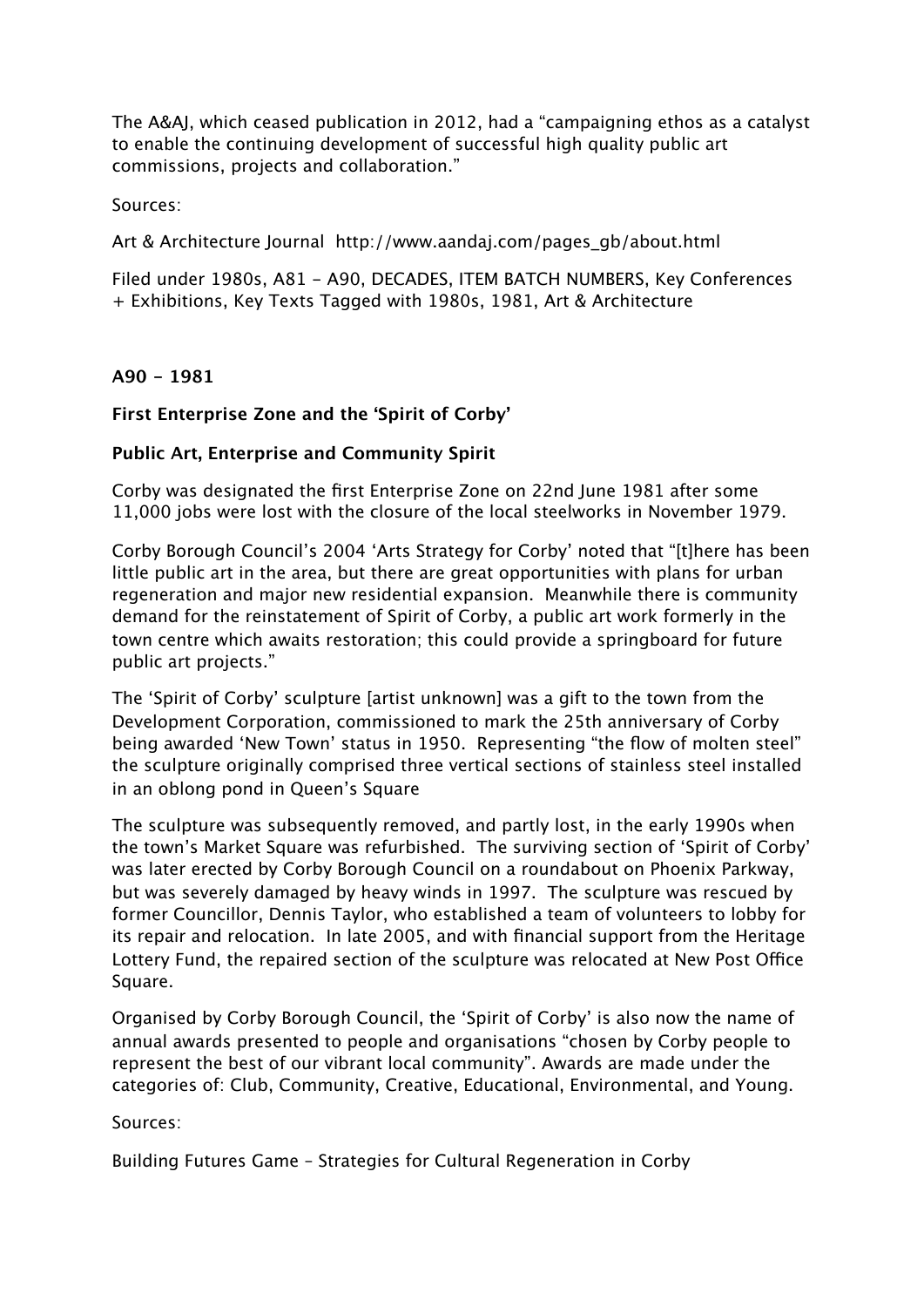BBC: 'Corby people recall steel works closure 30 years ago' 01.06.2010

Modus Operandi http://www.modusoperandi-art.com/docs/project.php? id=2:5:102:0:0 [accessed 30.07.2011]

M. S. Grieco: 'Corby New Town Planning and Imbalanced Development', Regional Studies 1360-0591, vol. 19 issue 1, 1985

Image: 'Spirit of Corby' © http://spiritofcorby.bravehost.com/ 2005

Filed under 1980s, A81 - A90, Agencies + Curators, Artist-Led, DECADES, ITEM BATCH NUMBERS, Planning + Development, Reconstruction + Regeneration Tagged with 1980s, 1981, Culture, New Towns, Town Artist

## **A91 - 1981**

#### **Docklands Community Poster Campaign**

#### **Community Co-Operatives and Campaigning**

Founded in 1981 by Art of Change artists Loraine Leeson and Peter Dunn in response to the concerns of East London communities over an extensive proposed re-development programme, the Docklands Community Poster Campaign was a response to the designation of land surrounding the working docks (from St Katherine's Dock east of Tower Bridge downriver to the Royal Docks) as an Urban Development Corporation which would impact on the homes of some 56,000 people. Following consultation with local communities, Leeson and Dunn began a campaign using large billboard-sized photo-montages displayed on eight sites to challenge the development agenda for what would become London Docklands.

Functioning as a community co-op, the Docklands Community Poster Campaign supported local events, some in collaboration with the Joint Docklands Action Group. The most notable of these was "the Peoples Armadas to Parliament where on three occasions thousands of people took to the river to present the People's Charter for Docklands to politicians in an event that was both serious protest and community festival." After ten years of campaigning, project documentation "toured the country and visited other places in Europe to take the lessons learned by the Docklands communities further afield" [cSpace].

"The full Roadshow included a whole range of exhibitions, selected photomurals and audio visual materials on such issues as: a history of the Docks: their building,their place as hub of empire and the development of organised labour; the impact of the Development Corporation's strategies on the environment, the local economy and the community; Housing, Childcare and transport; the Community Fightback including popular planning. Workshops around these and other issues were set up using the expertise of local tenants and action groups, sympathetic planners, economists, in order to target particular audiences" [Art of Change].

Other contributing artists included: Sandra Buchannan, Tony Minion, Sonia Boyce, Donald Rodney, and Keith Piper.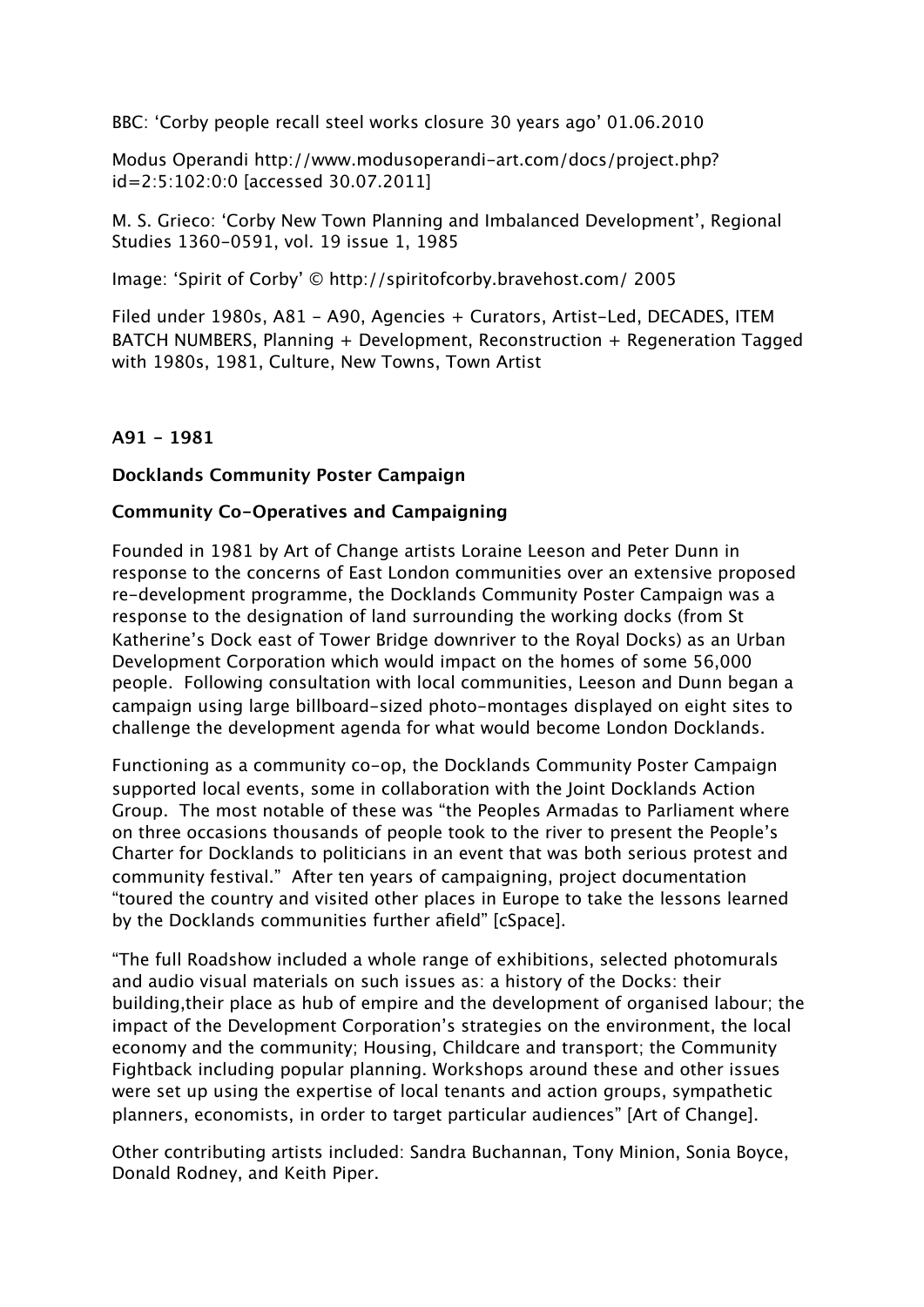Sources:

cSPACE http://www.cspace.org.uk/cspace/archive/docklands/dock\_arch.htm [accessed 30.07.2011]

Art of Change http://www.arte-ofchange.com/art\_in\_the\_public\_domain [accessed 08.08.2011]

Images: © Art of Change

Filed under 1980s, A91 - A100, Artist-Led, Community, DECADES, ITEM BATCH NUMBERS, Planning + Development, Reconstruction + Regeneration Tagged with 1980s, 1981, Artist Involvement, Commercial Development, Culture, Planning, **Politics** 

## **A92 - 1982**

#### **Art & Architecture Conference, ICA**

### **Towards collaboration, new models of practice and the start of the Agency model**

Organised by artist Deanna Petherbridge and others, the 'Art and Architecture' conference led to the establishment of the 'Art and Architecture Group' which became "actively engaged in fostering, promoting and advancing the collaboration of artists and architects through the giving of information, education, liaison, publicity and public relations".

"Out of the passions aroused at the conference came a list of four priorities and separate groups met to consider Per Cent for Art legislation, Live Project Commissions, Events, and Information and Education. The four groups then joined together under the chairmanship of [architect] Sir Peter Shepheard to form Art and Architecture. A hybrid, with no single manifesto, its symbiotic and interdisciplinary nature was part of its strength." [Graham Cooper]

The conference also led directly to the creation of Public Art Agencies in England. Lesley Greene, in discussions with the the Arts Council, the Calouste Gulbenkian Foundation and Greater London Arts, secured three-years of funding to establish the Public Art Development Trust [PADT] in 1983.

Deanna Petherbridge subsequently edited 'Art for Architecture – a handbook on commissioning' [HMS, 1987] which was the result of a Department for Environment-sponsored research project. "The text, while instrumental in its objectives, went some way to professionalizing the position of the artist in the context of urban reconstruction contracts, and under the patronage of the Department of Environment (DOE) the artist gained a degree of professional credibility with the architectural and property development sectors" [Jonathan Vickery, 2007].

Sources: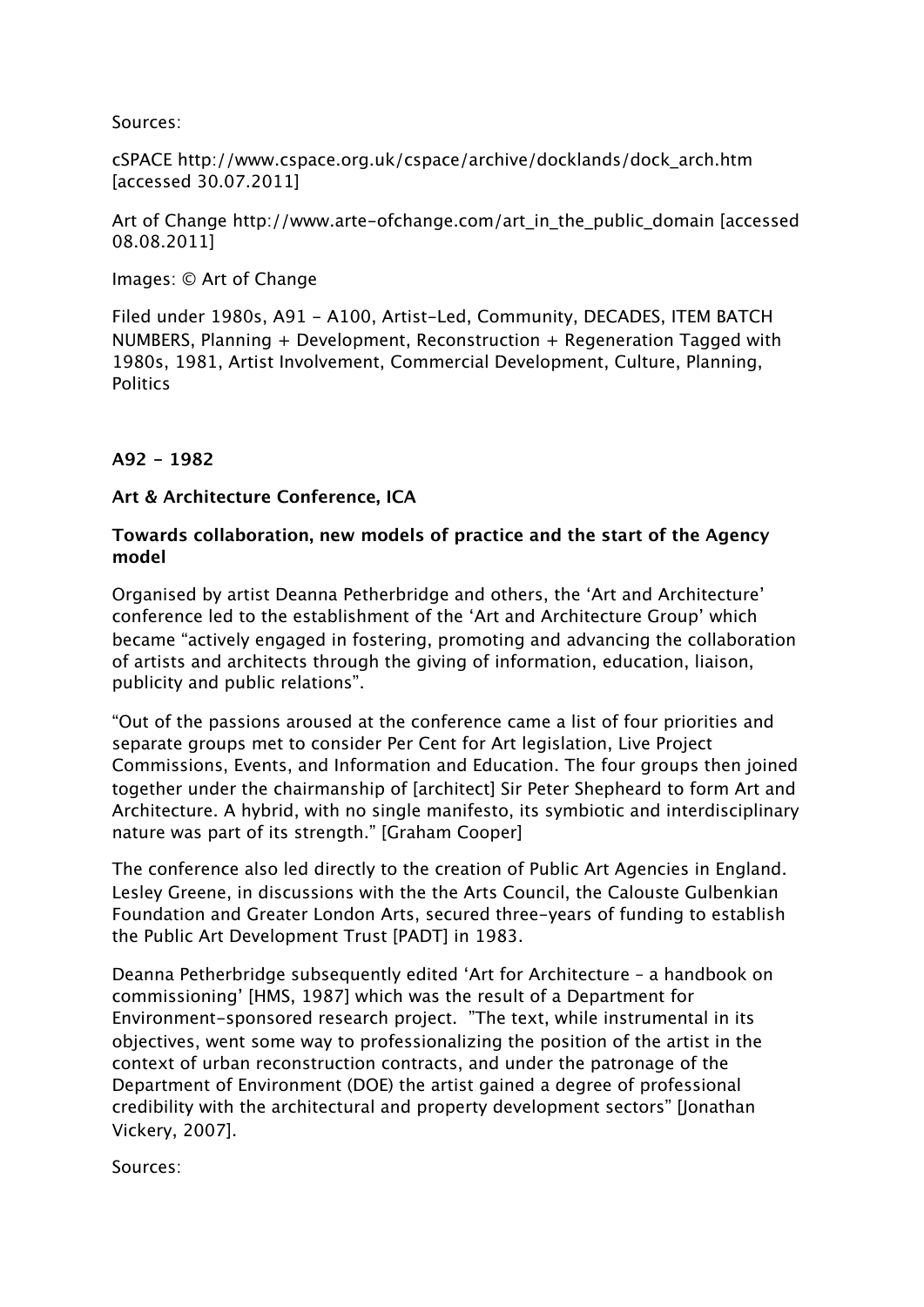Graham Cooper: 'A Brief History of Art & Architecture'[, undated

'Art Within Reach; artists and craftworkers, architects and patrons in the making of public art', Thames & Hudson, 1984

Jonathan Vickery: 'The Emergence of Culture-led Regeneration – A policy concept and its discontents', Centre for Cultural Policy Studies, 2007

Filed under 1980s, A91 - A100, DECADES, ITEM BATCH NUMBERS, Key Conferences + Exhibitions Tagged with 1980s, 1982, Art & Architecture, Collaboration

#### **A93 - 1983**

#### **Public Art Collective formed in the West Midlands**

#### **Public Art and artist-led collectives**

Growing out of the Birmingham Mural Company, the West Midlands Public Art Collective was formed in response to a commission opportunity (managed through West Midlands Arts) for a site in Birmingham city centre owned by West Midlands County Council. The Collective's activities included:

- core group commissions;
- sub-contracted commissions to other artists;
- design strategies and master plans for the County Council;

• a 'Public Art Centre' that accommodated artists studios, an exhibition space, and which hosted the 'Artists & Architects Group';

• a range of exhibition and event-based initiatives, including 'Artists-in-Public'.

The Collective ceased operations when 'abolition funding' following the closure of the Metropolitan County Councils was used by West Midlands Arts to establish the post of 'Public Art Development Agent'. Members of the Collective went on to (variously) become Fine Rats International, the Dudley Town Artist, and to initiate a range of other formal and informal collaborations in the West Midlands including pro/POSIT and the Renn & Thacker Partnership.

#### Sources:

David Patten/West Midlands Arts: 'Public Art in the West Midlands – A History', 1995

Filed under 1980s, A91 - A100, Artist-Led, DECADES, ITEM BATCH NUMBERS Tagged with 1980s, 1983, Art & Architecture, Artist Involvement, Collaboration, Town Artist

**A94 - 1983**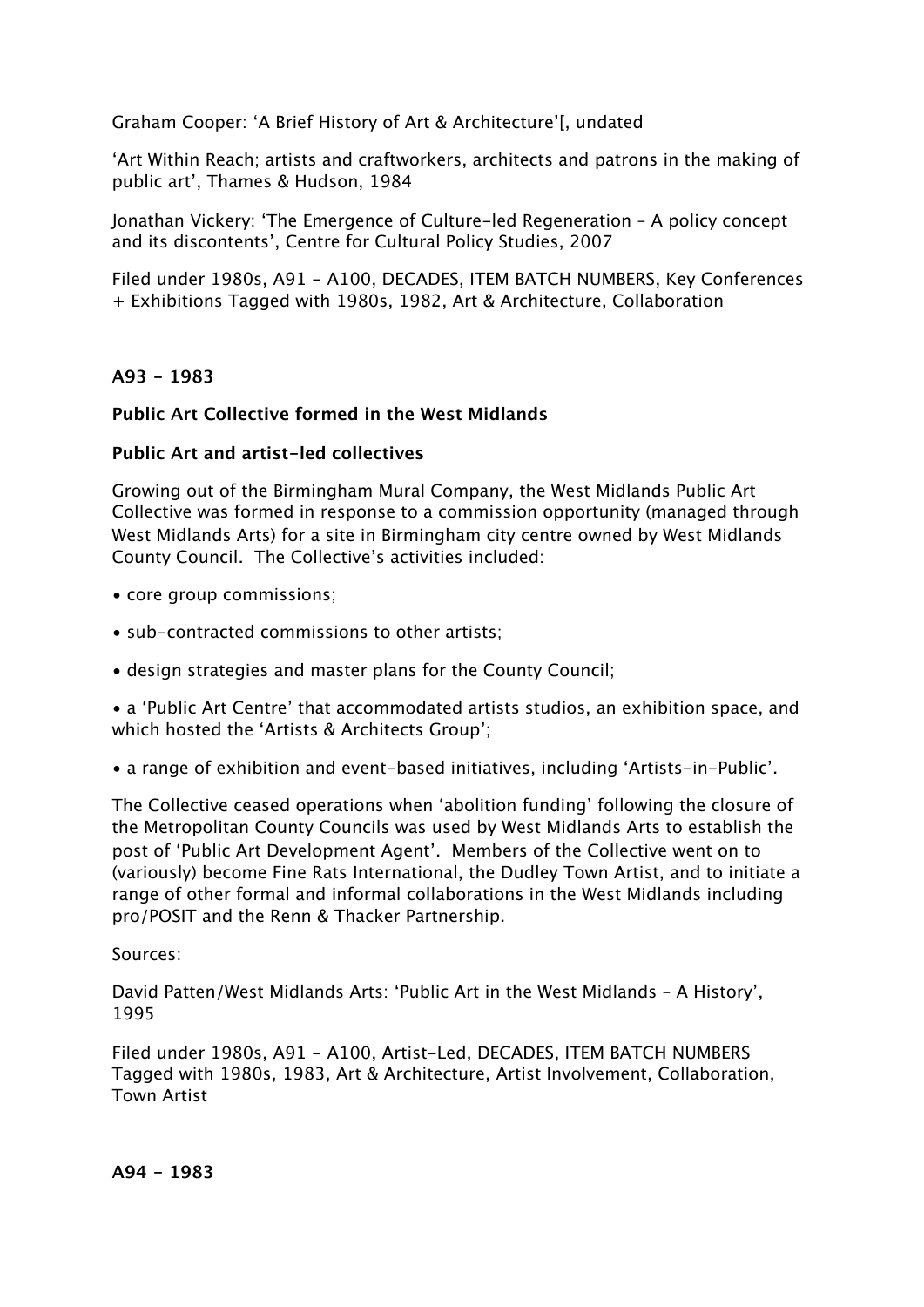# **Art Link & Ikon Gallery: 'Public Art & Artists' conference, Birmingham**

## **The 'vocabulary of public art' and the 'education of the public'**

The four day event concluded that the "vocabulary of public art" needed to be broadened. It also advocated for better network/support mechanisms to encourage debate and skills development; the "involvement/participation of artists at the earliest stages of projects" and the introduction of 'Percent for Art'. Finally, it identified the need for "an 'Artist's Agent' in the West Midlands to promote community related residencies and public art generally."

Within a matter of a few months, a public art study day had been held at the University of Birmingham; the West Midlands 'Artists & Architects Group' had been formed by the artist-led Public Art Collective; the Public Art Collective had won its second major commission from West Midlands County Council, and the Regional Arts Association (West Midlands Arts) were in discussion with the Calouste Gulbenkian Foundation for funding to support the new post of 'Artist's Agent'.

By 1987, Public Art Commissions Agency had been established with the charitable objects of, "To advance the education of the public by promoting and developing the artistic taste, knowledge, understanding and appreciation of the arts primarily in the West Midlands and neighbouring countries [sic], and particularly through the commissioning and promotion of art in public places" [Charity Registration #519652].

Sources:

PACA Charity Registration 15.10.1987

David Patten/West Midlands Arts: 'Public Art in the West Midlands – A History', 1995

Filed under 1980s, A91 - A100, Agencies + Curators, DECADES, ITEM BATCH NUMBERS, Key Conferences + Exhibitions Tagged with 1980s, 1983, Art & Architecture, Percent for Art

## **A95 - 1983**

## **Public Art Development Trust (PADT) founded**

#### **Organising Public Art for some twenty years**

Set up by Lesley Greene, the charitable objects of PADT were, "To advance the aesthetic taste of the public in particular by promoting the commissioning, restoration and preservation of art in public and by promoting public education about art in public places" [PADT Charity Registration #291751].

"As one of the first organisations of its kind, the Public Art Development Trust (PADT), established in 1983, defined public art in the UK for some twenty years. The PADT produced new works of art which engaged with aesthetic, social and environmental issues within projects which were usually site specific. The artists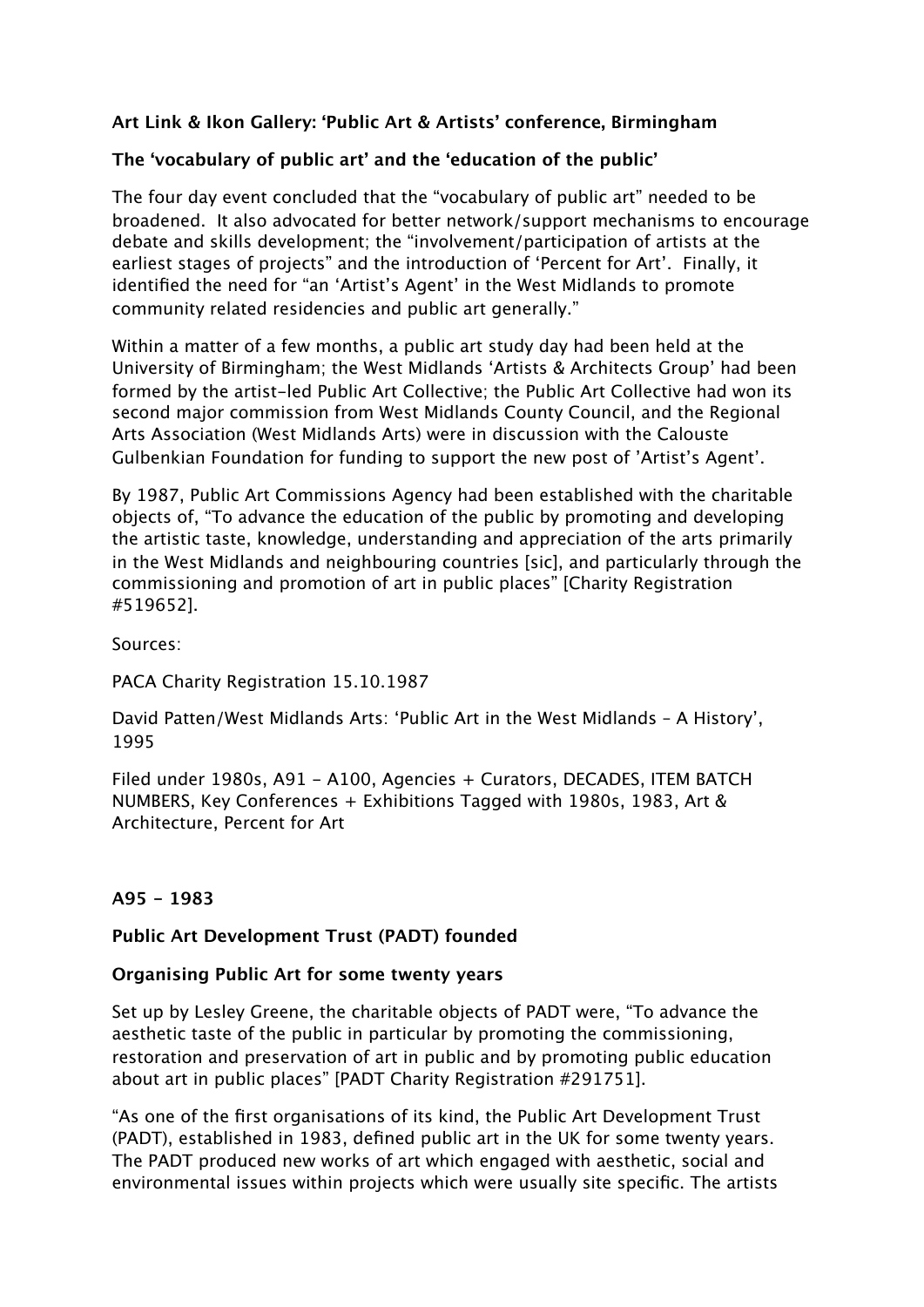were supported by the Trust to explore their ideas for a specific commission, and the resulting work could be temporary, permanent or involve an extended period of time. The Trust also worked to broaden public understanding and critical debate in relation to public art, by convening talks, publishing and engaging with the media.

The PADT focused on commissions of new work and initial projects had quite a traditional feel and largely involved permanently sited works, but as time went on the projects became more experimental, and were increasingly of a temporary nature. Working with contemporary British and international artists, including wellknown names such as Daniel Buren, Anya Gallaccio, Grenville Davey, Magdalena Jetelova, Langlands and Bell and Vong Phaophanit, the Trust generated hundreds of projects. These were developed in collaboration with a wide range of organisations – public bodies and private developers, architects and individuals – including London Transport, BAA plc, British Rail, British Waterways and many local and regional authorities. The projects ranged from small-scale interventions to major urban developments and encompassed a wide variety of media. The archive of the PADT was acquired by the Henry Moore Institute in 2005″ [Henry Moore Foundation]

Sources:

PADT Charity Registration 30.04.1985

Henry Moore Foundation http://www.henry-moore.org//hmf/press/pressinformation/henry-moore-institute1/2009/art-in-public-places [accessed 30.07.2011]

Filed under 1980s, A91 - A100, Agencies + Curators, DECADES, ITEM BATCH NUMBERS Tagged with Anya Gallaccio, Daniel Buren, Grenville Davey, Langlands and Bell, Magdalena Jetelova, Vong Phaophanit

## **A96 - 1984**

#### **Art Monthly: 'Art Within Reach – artists and craftworkers, architects and patrons in the making of public art'**

#### **The first Public Art gazetteer and model contract**

A collaboration between the Arts Council of Great Britain, the Crafts Council, and Art Monthly magazine, 'Art Within Reach' was "the first book to document the revival of interest in art for public places." Including important essays by the likes of Deanna Petherbridge, Peter Dormer, and Henry Lydiate, 'Art Within Reach' also provided a comprehensive gazetteer of "public works" carried out by artists and craftworkers between 1973 and 1984.

#### Sources:

'Art Within Reach; artists and craftworkers, architects and patrons in the making of public art', Thames & Hudson, 1984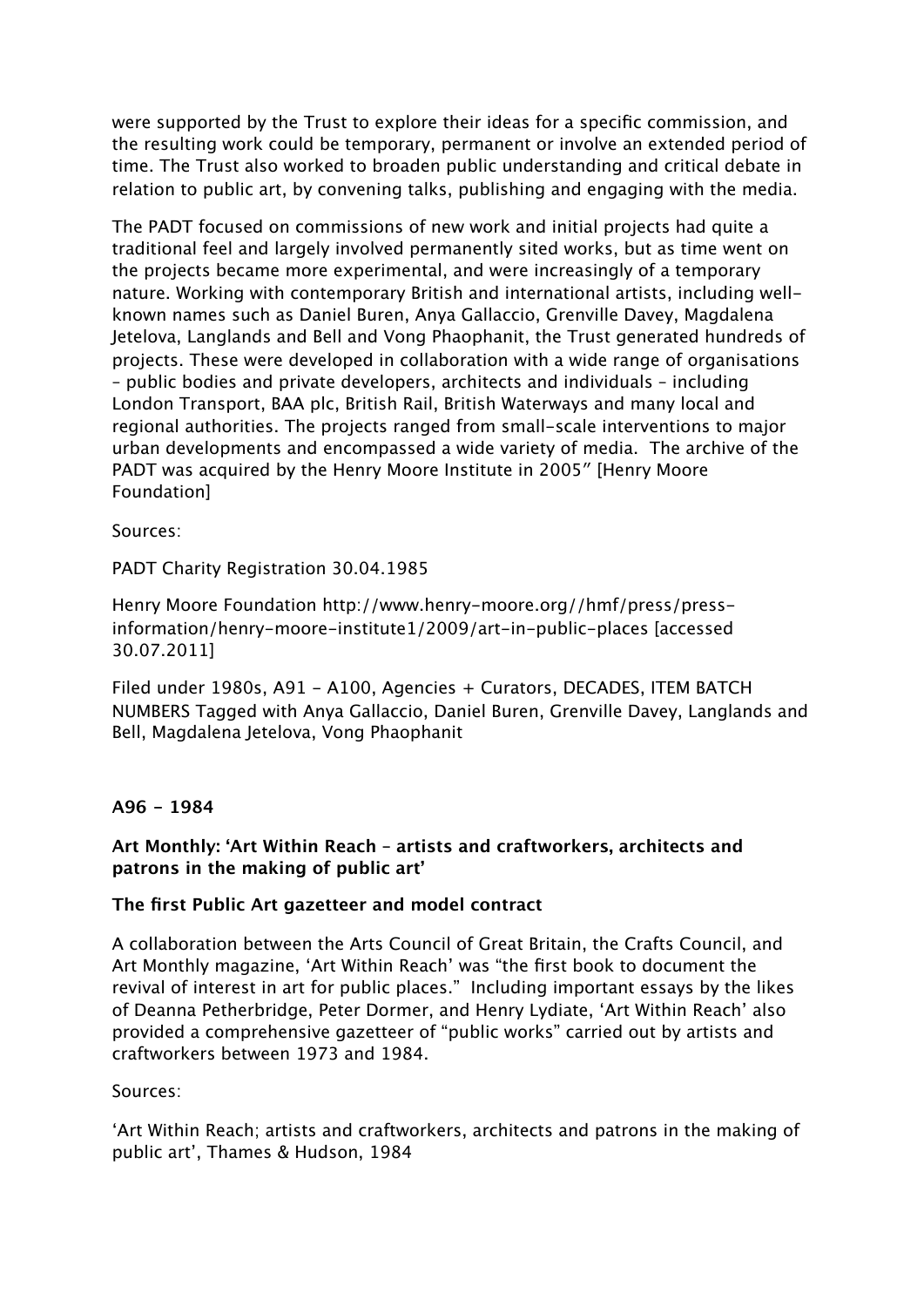Filed under 1980s, A91 - A100, DECADES, ITEM BATCH NUMBERS, Key Texts, Mechanisms + Procedures Tagged with 1980s, 1984, Arts Council

# **A97 - 1984**

### **First International Garden Festival (Liverpool)**

#### **Public Art and regeneration through festivals**

The National Garden Festival programme was introduced by Michael Heseltine, then Secretary of State for the Environment, to help regenerate areas devastated by the closure of traditional industries during the early 1980s. There were five Garden Festivals in total, of which only the first event at Liverpool was badged as 'International':

1984 Liverpool

1986 Stoke on Trent

1988 Glasgow

1990 Gateshead

1992 Ebbw Vale.

At Stoke on Trent, the National Garden Festival was sited on land previously used by the Shelton Bar Steelworks, and became the most visited new attraction in 1986 (with 2,184,053 visitors). Most of the Garden Festivals commissioned new public art, and at Stoke on Trent, much of this work has been re-sited across the city and led to a later [2007] commission programme for temporary artworks to celebrate the Garden Festival's 21st anniversary.

Following the 1997 closure of the site used for the 1984 International Garden Festival at Liverpool, the popular 'Yellow Submarine' sculpture designed by Graham Burgess, and made by apprentices at Cammell Laird Shipbuilding yard, was refurbished and re-sited outside the Main Terminal at Liverpool John Lennon Airport where it greets some 5 million passengers per year.

Sources:

A. C. Theokas: 'Grounds for Review – The Garden Festival in Urban Planning and Design', Liverpool University Press, 2004

City of Stoke on Trent: 'City Life', Spring 2007

Image: Yellow Submarine' © Creative Commons Attribution-Share Alike 3.0 Unported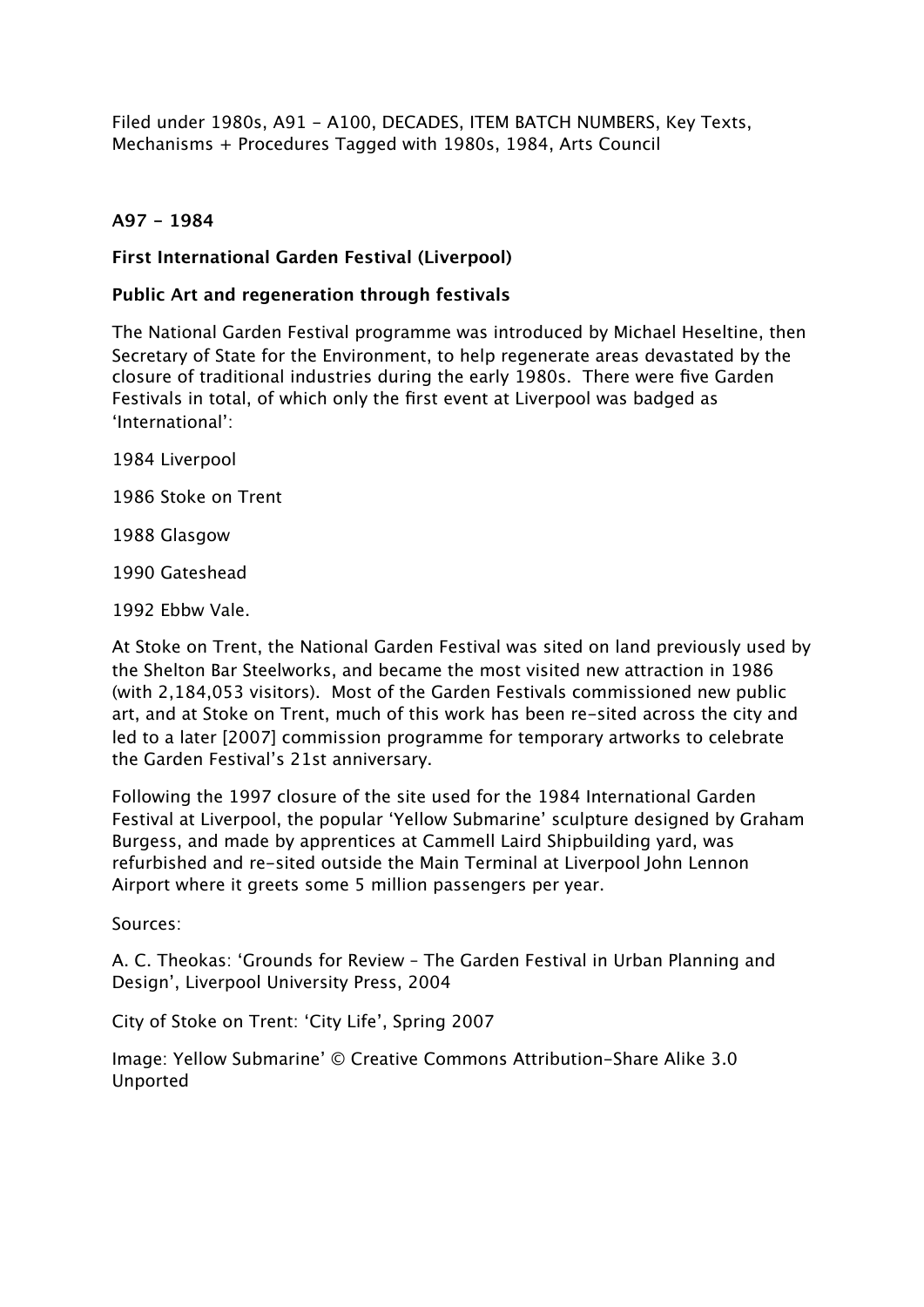Filed under 1980s, A91 - A100, Agencies + Curators, DECADES, ITEM BATCH NUMBERS, Reconstruction + Regeneration Tagged with 1980s, 1984, Artist Involvement, Cities, Politics

## **A98 - 1984**

#### **ACGB 'Glory of the Garden'**

#### **Arts-funding, and another attempt at decentralisation and dispersal of control**

'The Glory of The Garden' aimed to redistribute arts funding more equitably across the regions. It pointed out that it was "inequitable that London, which holds about one-fifth of the population in England, should attract about half the Council's spending" [Arts Council]. The Arts Council's 10-year programme to address these inequalities was reviewed by the Wilding Report in 1989 which found continued and further underfunding in the regions.

"We can greet the Arts Council's latest report 'The Glory of the Garden' with a variety of feelings and emotions. Gratitude that in his choice of title and introductory quotes the Chairman, Sir William Rees Mogg, has provided commentators with such a fertile source of metaphor, analogy and imagery just ripe for the picking. Sympathy for the Arts Council that in the middle of its deliberations the context of the debate has been substantially changed by the announcement of Government's plans to abolish the GLC and Metropolitan County Councils, and by the damaging effect this will have on many arts projects in these areas. Pleasure that the Arts Council has at long last decided to undertake a review of all its work: as the Chairman states "Forty years is far too long a period for an organisation like the Arts Council, which needs to be lively and flexible in adapting to changing circumstances to operate without undertaking such a review." Doubt that the review is as thorough and fundamental as the Chairman claims. Anxiety that the wrong steps have been recommended to implement the new development strategy. And last but by no means least some cynicism regarding the ACGB's view that the development strategy will lead to an increase in funding for the arts from central government and local authority sources" [Iain Reid, 1984].

#### Sources:

Arts Council England: 'The 1970s and 1980s: Criticism of regionalism and funding controversies' http://www.artscouncil.org.uk/about-us/history-arts-council/ 1970s-and-1980s/ [accessed 31.07.2011]

Iain Reid: 'The Glory of the Garden – An Appraisal', The Political Quarterly, vol. 55, issue 3, July 1984

Filed under 1980s, A91 - A100, DECADES, Funding Contexts, ITEM BATCH NUMBERS Tagged with 1980s, 1984, Arts Council, Policy, Politics, Spending on the Arts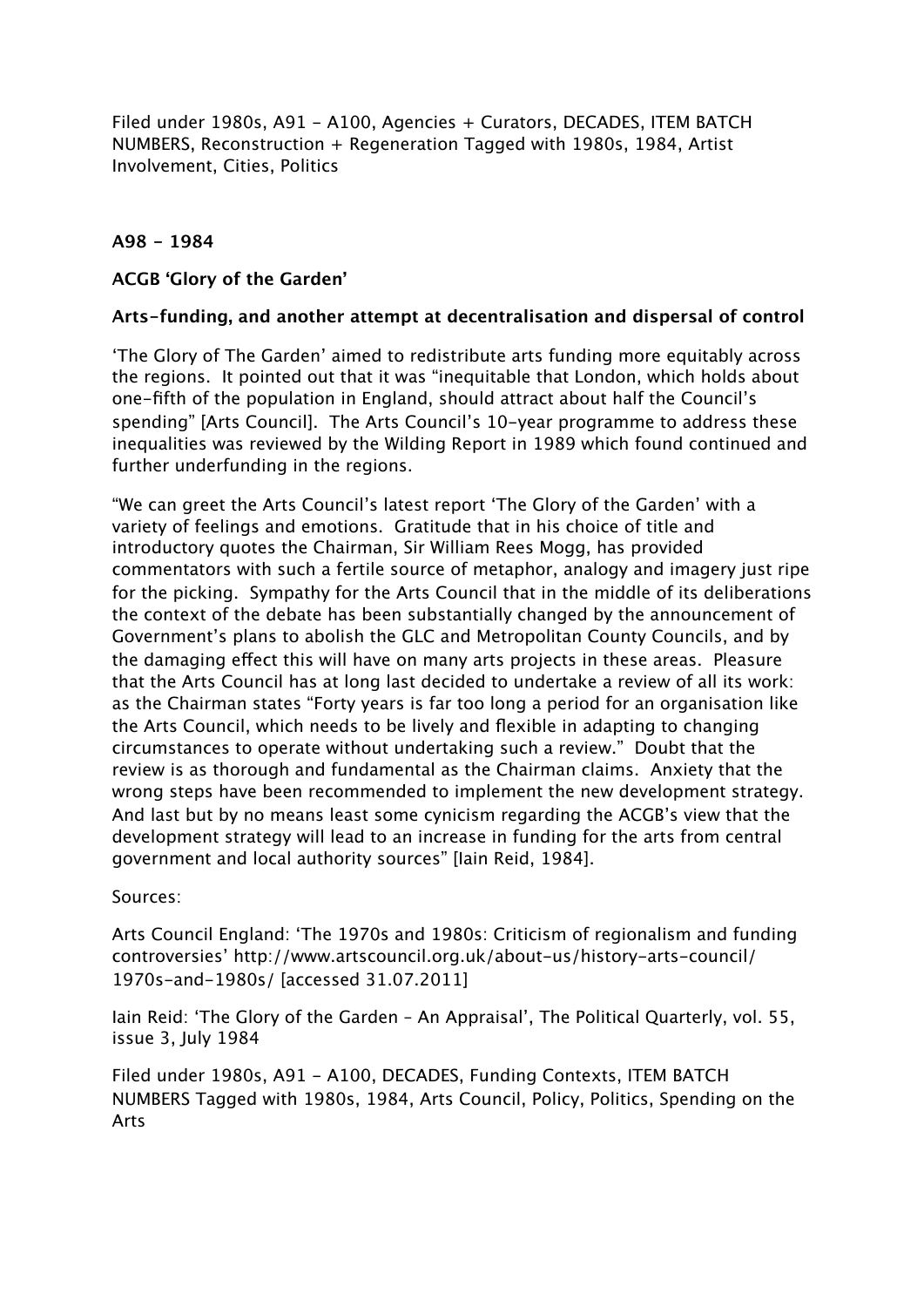#### **A99 - 1984**

#### **Business Sponsorship Incentive Scheme**

### **Business Investment and Public Art pay-back**

Corporate investment in Public Art is often a strategy for "putting things back into the community which has a pay-back for business in the long term." [Jane Chambers]

The "policy of incentive" introduced by Richard Luce, Minister for the Arts in Margaret Thatcher's Conservative government, aimed at increasing the total resources available to the arts by encouraging greater private sector investment. It also emphasised the importance of "the box office" to arts funding.

"The artist's creative sustenance, as well as his financial support, come from his fellow men. It is, therefore, important to remember his dependence on the public. That is why I am promoting and encouraging measures to improve the marketing, management and general professionalism of arts organisations" [Richard Luce, 1988].

In 1986, ABSA [the Association of Business Sponsorship of the Arts] withdrew £3000 of match-funding for a production at Sheffield's Crucible Theatre found out in 1986 when ABSA [the Association of Business Sponsorship of the Arts] because council workers union NALGO, which was sponsoring the production, was also using the theatre foyer to mount an attack on Government cuts. ABSA wrote to the theatre arguing that NALGO's support "goes beyond the proper boundaries of business sponsorship" and ABSA were backed up by Richard Luce who agreed it 'would be quite unacceptable for taxpayers' money to be used to support party political purposes in this way'" [Kate Dorney & Ros Merkin, 2010].

The Association for Business Sponsorship of the Arts [ABSA] was founded in 1976 based on a model developed in New York by David Rockefeller. As the first organisation of its kind in the UK, ABSA administered the Business Sponsorship Scheme and renamed itself 'Arts & Business' [A&B] in 1999. In 2010 A&B was managing £134.2m of business investment in the arts, and was involved in a number of significant public art programmes including Crossrail project for eight London stations.

Sources:

Jane Chambers: 'Art of the matter', Island Business, 2006

Hansard HC Deb 20 May 1988 vol 133 cc1208-74: The Minister For The Arts (Mr. Richard Luce)

Kate Dorney & Ros Merkin: 'The Glory of the Garden - English Regional Theatre and the Arts Council 1984-2009′, 2010

Arts & Business: 'A Private Sector Policy for the Arts', 2010

Arts & Business: 'Response to ACE Funding Decisions', 30.03.2011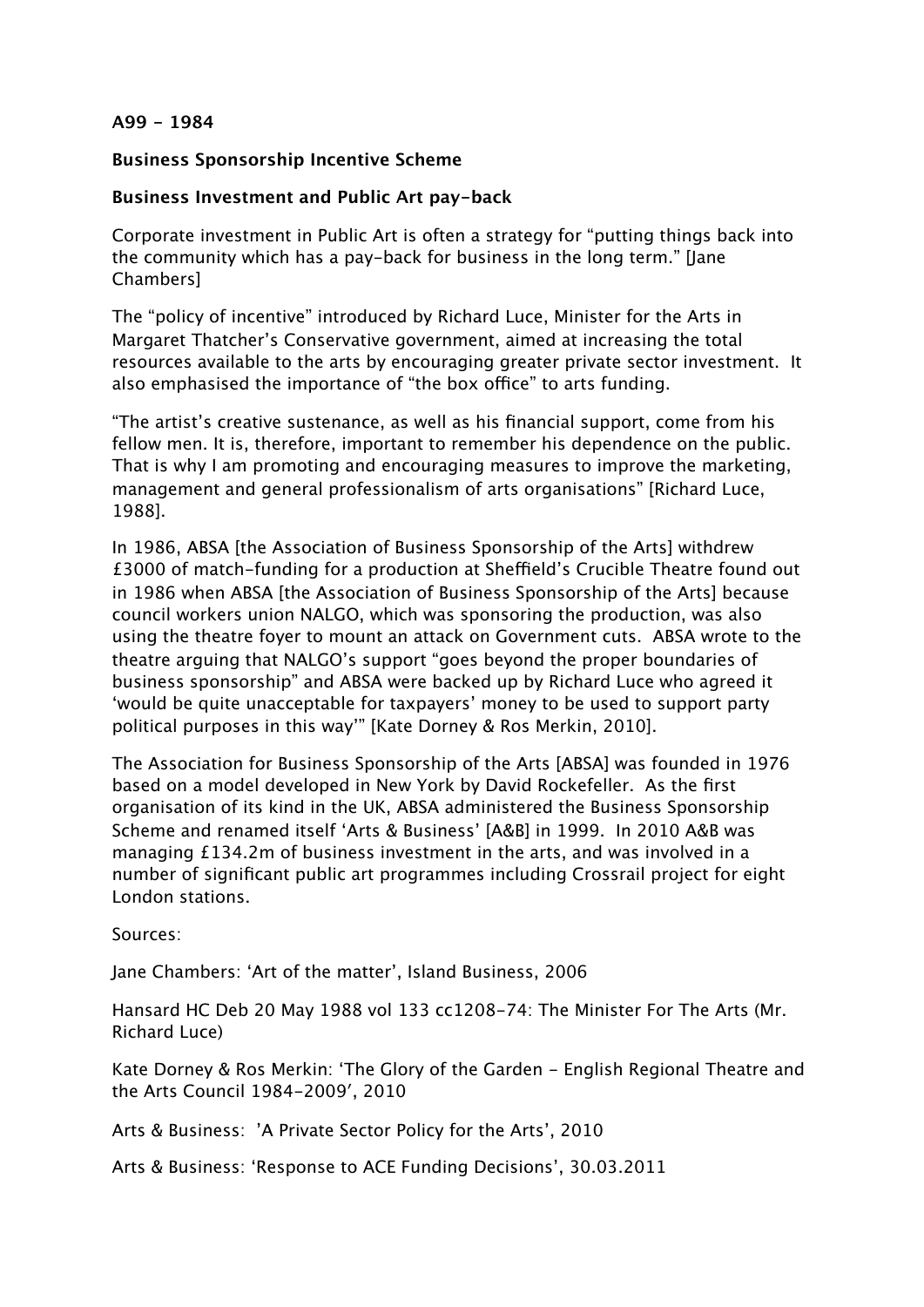Filed under 1980s, A91 - A100, DECADES, Funding Contexts, ITEM BATCH NUMBERS Tagged with 1980s, 1984, Arts Council, Policy, Politics, Spending on the Arts

## **A100 - 1985**

#### **ACGB "pump-prime" Public Art Agencies**

#### **Public Art Agencies and the shift towards a managerial approach**

"All the arts funding bodies described their primary objective as being to support the infrastructure for public art. In practice they pump-primed specialist public art officer posts... They also supported the growth of the public art agencies." [Sara] Selwood 1995]

In 2010, the Arts Council ceased its funding of public art agencies following 25 years of support and development. Starting with Public Art Development Trust [PADT] in 1983, the Arts Council made a significant contribution to developing the public art agency model throughout England.

Championed by Rory Coonan, then Arts Council's Head of Architecture and later a founder of the National Endowment for Science, Technology and the Arts [NESTA], the majority of public art agencies were public/private hybrids with charitable objectives "to advance the education of the public by promoting and developing the artistic taste, knowledge, understanding and appreciation of the arts...particularly through the commissioning and promotion of art in public places." [Public Art Commissions Agency]

In recent years, the agency model has been summarised "as possibilities for social engagement precluded by galleries and museums, or more cynically as an extension of the market for sculpture. The constraints of working with commissioning bodies in the public and private sectors...have been similarly perceived either as offering encouragement and nurture...or as a negative interference, compromising the artist's creativity and autonomy." [Malcolm Miles]

Elsewhere the shift of public art towards a managerial approach led to despair: "just at the moment when so much apparatus has been assembled and oiled that might aid in the development of a rigorous critical foundation for public art, there is a growing feeling of – well, why bother? Indeed an enterprise that emerged with such idealism now feels like a lost opportunity." [Patricia Phillips]

Sources:

Sara Selwood: 'The Benefits of Public Art, PSI, 1995

Public Art Commissions Agency: Charitable Objectives #519652

Malcolm Miles: 'Airing Dirty Laundry in Public Art', Mute magazine, 16.07.2009

Patricia Phillips, 'Out of Order: The Public Art Machine', Artforum, 1989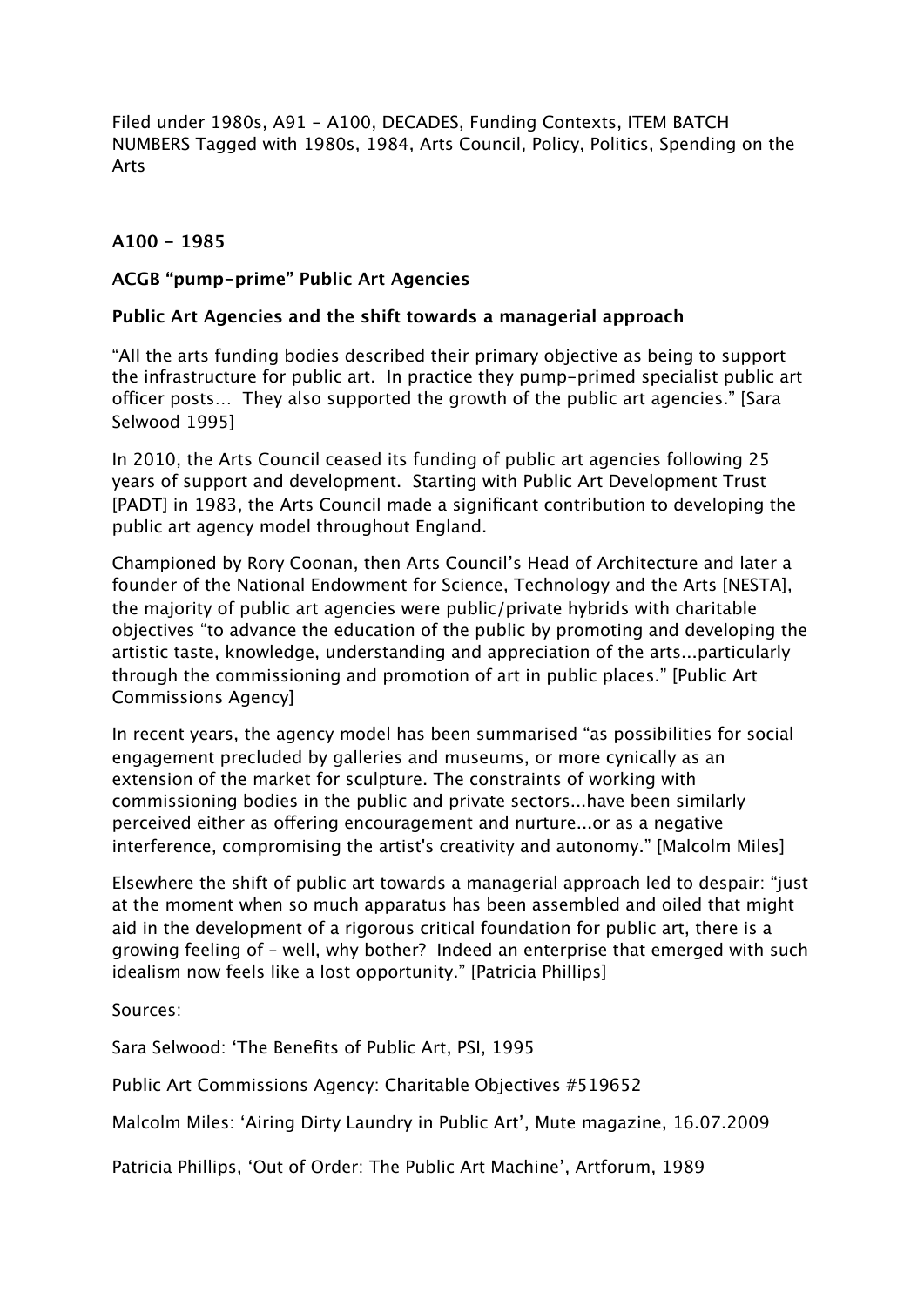Filed under 1980s, A91 - A100, Agencies + Curators, DECADES, Funding Contexts, ITEM BATCH NUMBERS Tagged with 1980s, 1985, Arts Council

# **A101 - 1985**

### **'Arts for All' and 'In Search of Cultural Democracy'**

#### **STATEMENT OF SIGNIFICANCE NEEDED**

Then Secretary General of the Arts Council of Great Britain, Roy Strong's 'Arts for All' supported the idea of widening access to the arts on the basis of the democratisation of culture. This was, essentially, about expanding appreciation and enjoyment of received and established culture, i.e. the 'the Great Tradition of European Art'.

Following the 1984 publication of 'Community Art and the State, Storming the Citadel' [Comedia, 1984], Owen Kelly wrote 'In Search of Cultural Democracy', a direct attack on Roy Shaw's notion of 'Arts for All'.

"From a distance, the idea of 'arts for all' sounds like a good idea. It might be the kind of notion that could bridge the gap between the interval at Sadler's Wells and half-time at the Kop. Close up, however, the idea evaporates. I certainly do not believe in it, neither do many others within the community arts movement. When we hear the phrase 'arts for all' we want to know just what 'arts' are being referred to, and why. We want to know what it is about these 'arts' that is so important that everybody needs to have them. When Roy Shaw says that I dismiss 'the Great Tradition of European Art' as 'an ideological construction of the imperialist climax', he misses the point. It is not the art that I am dismissing, it is the 'Great Tradition' which claims the right to say what is and what isn't art. It is not what is being graded that I am condemning, rather it is the method of grading" [Owen Kelly, 1985].

Sources:

Roy Shaw: 'Arts for All', Arts Express, August/September 1985

Owen Kelly: 'In Search of Cultural Democracy', Arts Express, October 1985

Filed under 1980s, A101 - A110, DECADES, Funding Contexts, ITEM BATCH NUMBERS, Key Texts Tagged with 1980s, 1985, Arts Council, Culture, Policy, **Politics** 

 $A102 - 1985$ 

**Broadgate development, London**

**"Visual foci and navigation points" in commercial development**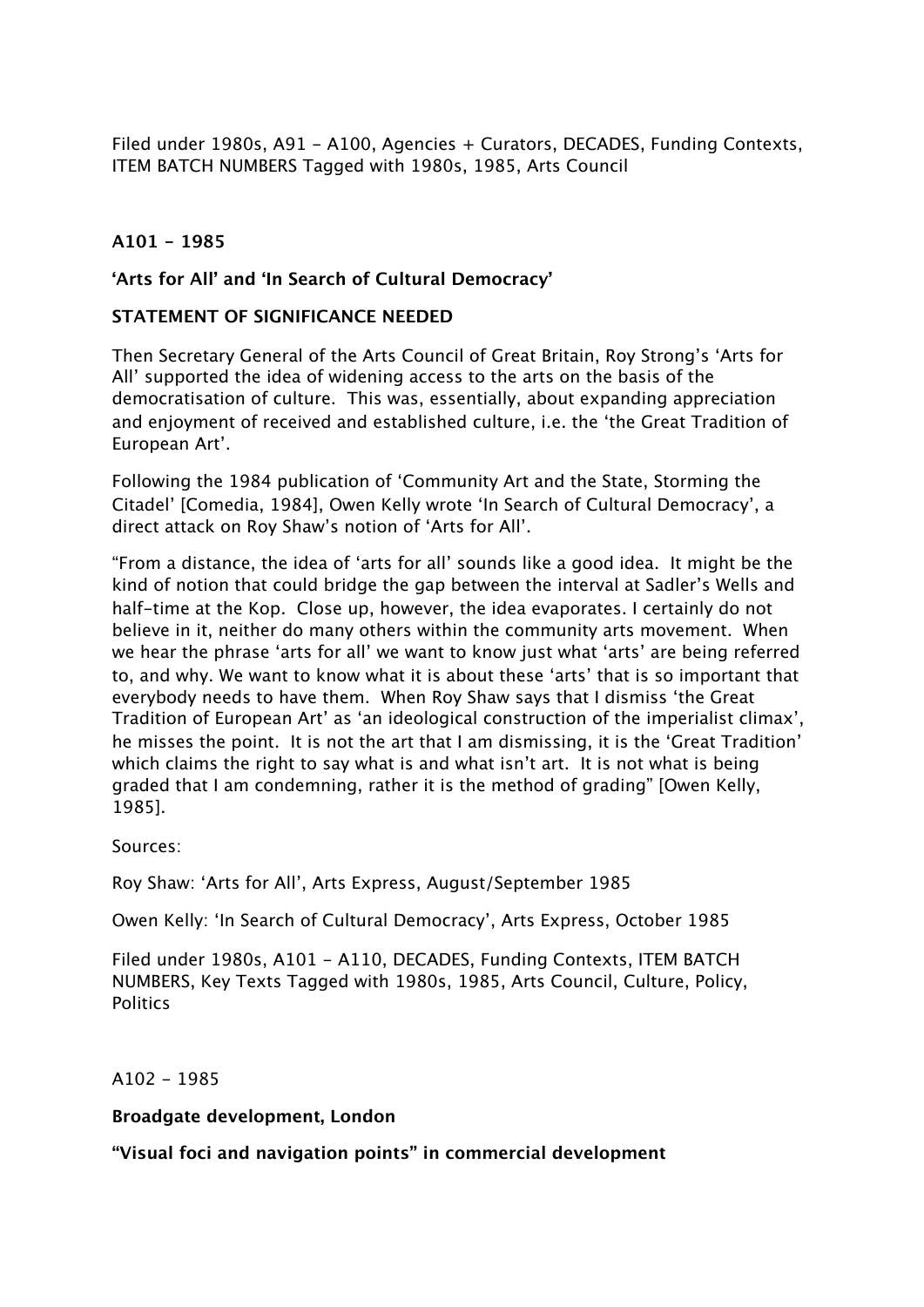"The high profile of the artists at Broadgate testifies to the developer's goal of investing Broadgate with the quality of a major open-air gallery" [English Heritage, 2011].

Led by Stuart Lipton, later the first Chief Executive of the Commission for Architecture and the Built Environment [CABE], Broadgate began a new wave of commercial development in England, particularly in the commissioning of public art to act as "visual foci and navigation points". [Architects Journal]

The public art programme included American sculptor Richard Serra's 17m high 'Fulcrum' [1987] near Liverpool Street Station, plus work by Barry Flanagan, Stephen Cox and Bruce McLean amongst others.

Critic Andrew Brighton has commented that "the art at Broadgate flattered the clients and their work-force by suggesting a sophistication which they probably didn't possess." He proposed that 'the one commercial visual outlet in the Broadgate development, the Athena printshop with its Teddy Bear pictures and photographs of hunky men holding babies, probably gives the best idea of the tastes of the local office workers.' Nonetheless, the sculpture was effective in this context. For Brighton, it was Richard Serra's 'Fulcrum' which stood out "most overtly as a raw refusal of the messages of its surrounding architecture" [Philip Ward-Jackson].

Broadgate set the agenda for commercial development for the next twenty years, and was awarded the 1988 the British Construction Industry Supreme Award and the Structural Steel Design Award, the Civic Trust Special Award in 1989 for Phases 1-4, was named RIBA Building of the Year in 1991, and received the Arts Council/ British Gas 'Working for Cities' Award for public art in 2000.

Sources:

Art at Broadgate http://www.broadgateinfo.net/app/broadgateestate/art/ artindex.cfm?title=Art%20Facts&strapid=%23%2B%20%5EO%0A [accessed 30.07.2011]

English Heritage: 'Advice Report 464273, 2011

Architects Journal: Advice Report for Broadgate Phases 1-4, 03.06.2011

Philip Ward-Jackson: 'Public Sculpture of the city of Lindon', Liverpool University Press, 2003

Image: Richard Serra 'Fulcrum' © Andrew Dunn Creative Commons Attribution-Share Alike 2.0 Generic

Filed under 1980s, A101 - A110, DECADES, Planning + Development, Sited Work Tagged with 1980s, 1985, Barry Flanagan, Commercial Development, Planning, Politics, Richard Serra, Sculpture, Stephen Cox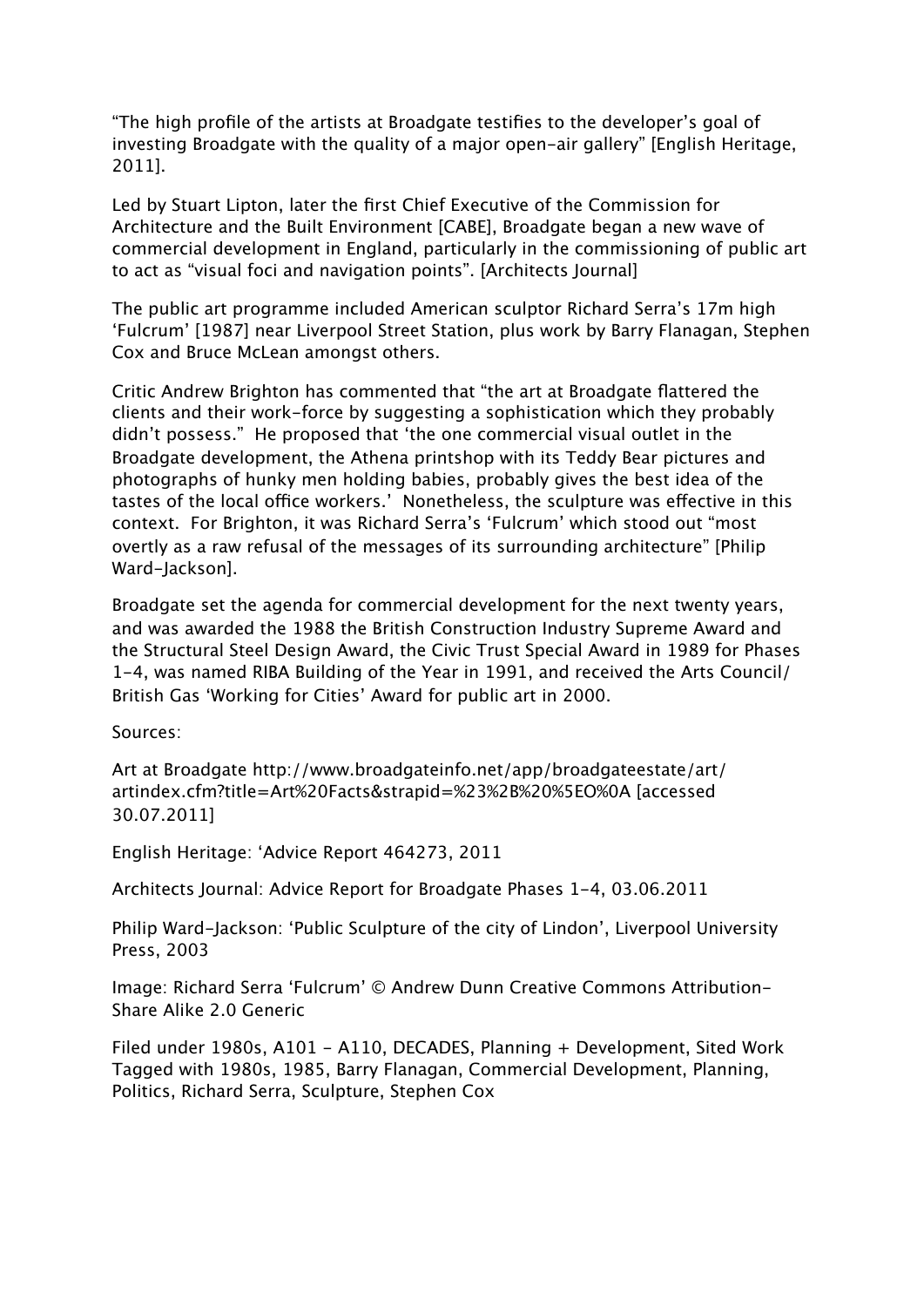### **A103 - 1985**

## **Sandwell Town Artist appointed (West Midlands County Council & Calouste Gulbenkian Foundation)**

# **Artist and Planners**

Appointed in 1985 "to work with West Midlands County Council's Landscape Team…to identify opportunities for public art, and to work with schools [etc.] in the Smethwick/Oldbury area" [WMCC Job Description].

The Town Artist was formally contracted to West Midlands Arts, and this allowed him "to keep the planning department at arm's length." This was particularly useful when a later scheme for Smethwick High Street unsettled the planners: "The proposed designs seemed so outlandish. It raised questions about who is the arbiter of public taste… We weren't sure about how you honour the spirit of participation with such an unusual outcome. It was our first encounter with artwork which challenged convention. …there was a real danger that the proposed scheme would effectively be blocked by disagreements between officers." In the end, "the traders stood up [at the Land and Town Planning Committee] and said they wanted it. This was almost something unheard of in Sandwell" [Sara Selwood, 1995].

Following abolition of the West Midlands County Council, the post of Sandwell Town Artist was redeployed to Sandwell MBC with a four year extended contract funded through Urban Programme, "…it slipped through the cracks during abolition. Sandwell was happy to see it implemented" [Sara Selwood, 1995]. The post was terminated in 1993 due to a lack of revenue funding and, in part, the growth of Public Art Commissions Agency in the West Midlands. The Sandwell Town Artist, Francis Gomila, went onto become a founding member of Fine Rats International.

Sources:

Sara Selwood: 'The Benefits of Public Art: the polemics of permanent art in public places', Policy Studies Institute, 1995

Filed under 1980s, A101 - A110, Artist-Led, Community, DECADES, ITEM BATCH NUMBERS, Planning + Development Tagged with 1980s, 1985, Planning, Politics, Town Artist

## **A104 – 1985**

## **Artangel and Rachel Whiteread's 'House' 1993**

## **Responding su!ciently to artists' ambitions**

Founded by Roger Took in 1985, but directed since 1991 by James Lingwood and Michael Morris, Artangel functions as a counterpoint to the "existing institutional set-up [which] was unable to respond sufficiently to artists' ambitions" [The Observer 2007].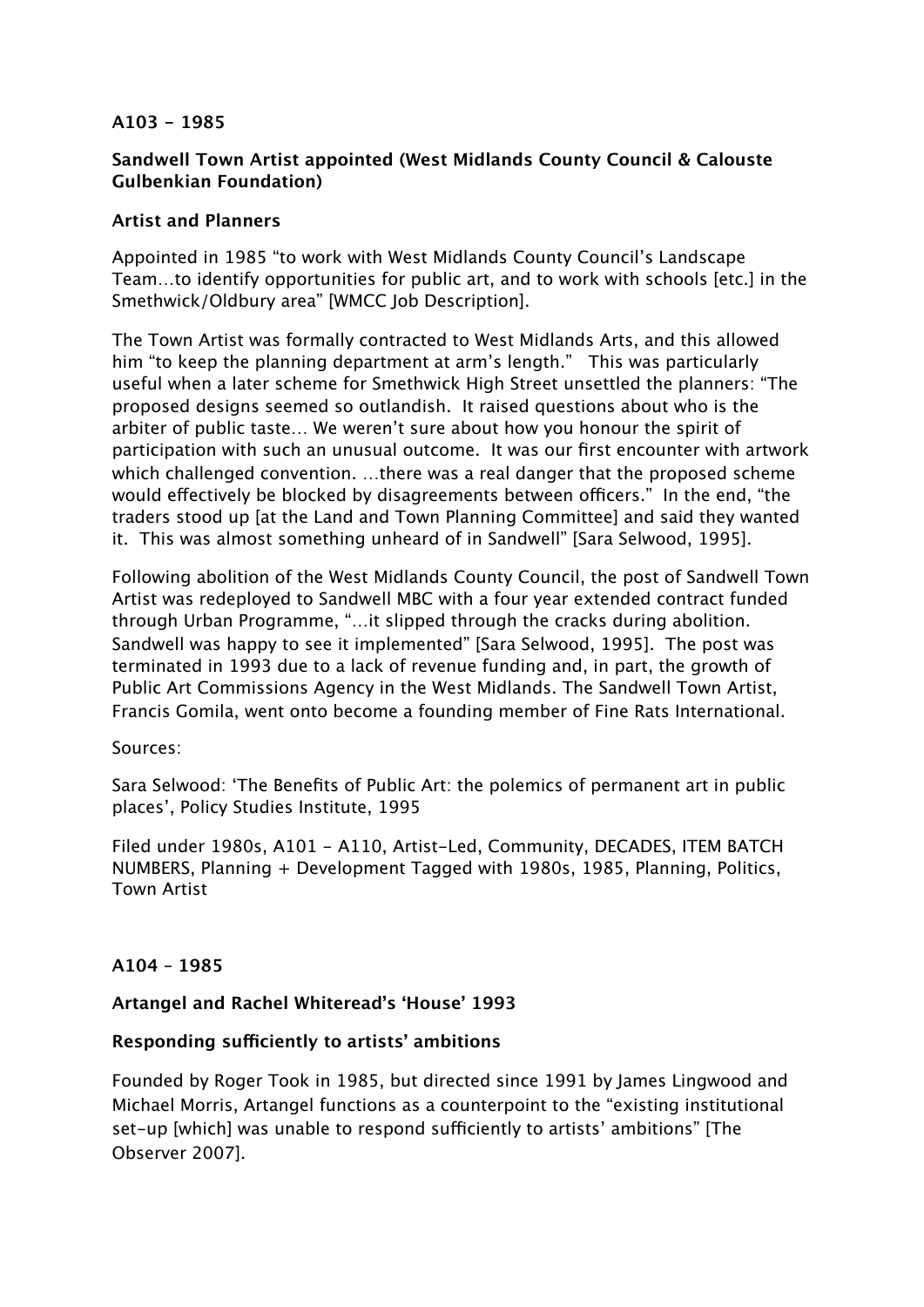"Each new project evolves from a singular commissioning process, born from an open-ended conversation with an artist offered the opportunity to imagine something extraordinary. Artangel's work is powered by the belief that artists are capable of creating visionary works which impact upon the way we view our world, our times and ourselves in unusual and enduring ways" [Artangel].

Artangel has developed work by both national and international artists, including Francis Alÿs, Matthew Barney, Jeremy Deller, Douglas Gordon, Roni Horn, Steve McQueen, Michael Landy, Brian Eno, Gregor Schneider, and Robert Wilson.

Artangel's first public project, Stephan Balkenhol's 'Head of a Man / Figure on a Bouy' [1992], placed a monumental head on an disused bridge pillar near Blackfriars Bridge, and downstream a smaller, life sized figure was attached to a bouy… Balkenhol's sculptures embody a contemporary urban condition, the estrangement of the individual from the crowd" [Artangel].

Completed in October 1993 and demolished in January 1994, Rachel Whiteread's 'House', a concrete cast of the inside of a terraced property due for demolition at Grove Road in the East End of London, became "one of the great artistic causes célèbres" [The Guardian].

"…in my first conversations with Rachel Whiteread in the summer of 1991, it was impossible to imagine that it would be quite as exposed, quite as contentious as things turned out; and that its transition from private projection to public phenomenon would be so dramatic and so quick" [James Lingwood, undated].

193 Grove Road is no longer a home but the ghost of one perpetuated in art. It has no doors, no windows, no walls and no roof. It was made, simply (although the process was complicated, the idea itself was simple) by filling a house with liquid concrete and then stripping the mould – that is, the house itself, roof tiles, bricks and mortar, doors and windows and all – away from it. The result could be described as the opposite of a house, since what it consists of is a cast of the spaces once contained by one" [Andrew Graham-Dixon, 1993].

**Sources:**

**Artangel <http://www.artangel.org.uk/> [accessed 01.08.2011]**

# **Stephan Balkenhol & Artangel [http://www.artangel.org.uk/projects/1992/](http://www.artangel.org.uk/projects/1992/head_of_a_man_figure_on_a_buoy) [head\\_of\\_a\\_man\\_figure\\_on\\_a\\_buoy](http://www.artangel.org.uk/projects/1992/head_of_a_man_figure_on_a_buoy) [accessed 01.08.2011]**

**The Observer: 'Unsung eleven' 07.10.2007**

**Charlotte Higgins: 'Rachel Whiteread', The Guardian, 08.09.2007**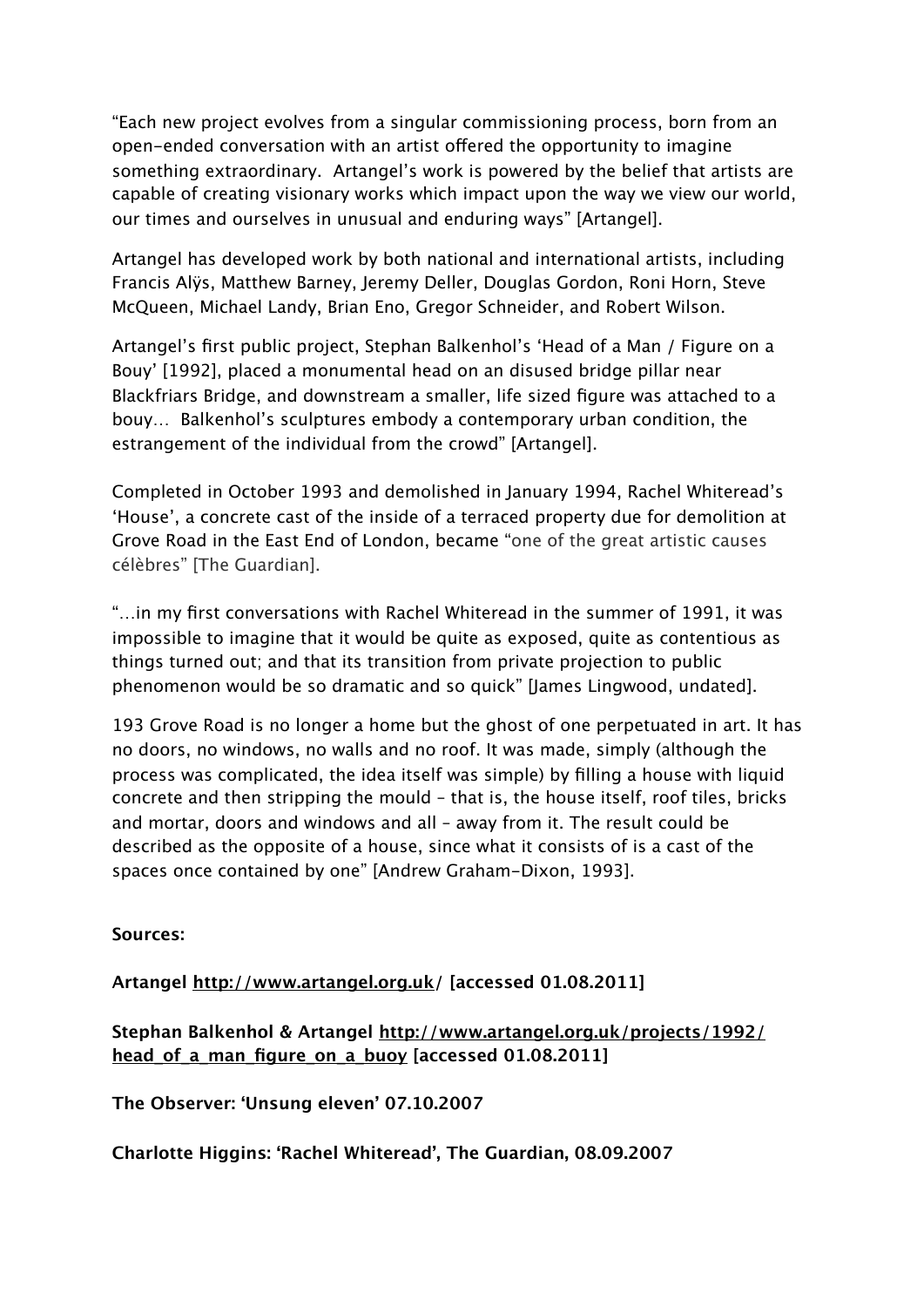Filed under 1980s, 1990s, A131 - A140, Agencies + Curators, DECADES, ITEM BATCH NUMBERS Tagged with 1980s, 1990s, 1993, Rachel Whiteread, Sculpture

# **A105 – 1986 to 1988**

# **Common Ground 'New Milestones' and a concern for trees**

# **A local sense of history and love of place, art and local distinctiveness.**

Building on an earlier association with Friends of the Earth, Common Ground's New Milestones project encouraged community commissioning of small scale art works that expressed a local sense of history and "love of place".

Within a week of the Great Storm of 16th October 1987, Common Ground printed and distributed 56,000 postcards illustrated by artist David Nash with slogans like 'A fallen tree is not a dead tree' and 'Don't chop them up'. The background text explained, "These trees will add character as well as beauty to our gardens, parks and landscape, reminders of the great storm, old friends to play and muse upon."

The later 'New Milestones' project "prompted communities to explore their love of their place, its stories and the natural world, and created a brief for a sculptor to help them express it. It was a pioneering attempt to get people to negotiate with knowledge, ideas and expression and in the process liberated sculpture into the wild, and artists into the community" [Sue Clifford and Angela King].

The project commissioned new work from numerous artists, including Peter Randall-Page, Andy Goldsworthy, Christine Angus and David Nash.

Sources:

Joanna Morland: 'New Milestones, Sculpture, Community and the Land', Common Ground

Interview with Sue Clifford and Angela King http://www.zyworld.com/ albionmagazineonline/books\_spotlight\_common\_ground.htm [accessed 30.07.2011]

Common Ground: http://www.commonground.org.uk/

Sue Clifford: 'Sculpture and the Land' http://www.england-in-particular.info/cg/ sculpture/s-essay.html [accessed 31.07.2011]

Image: Andy Goldsworthy at Hooke Park © Real West Dorset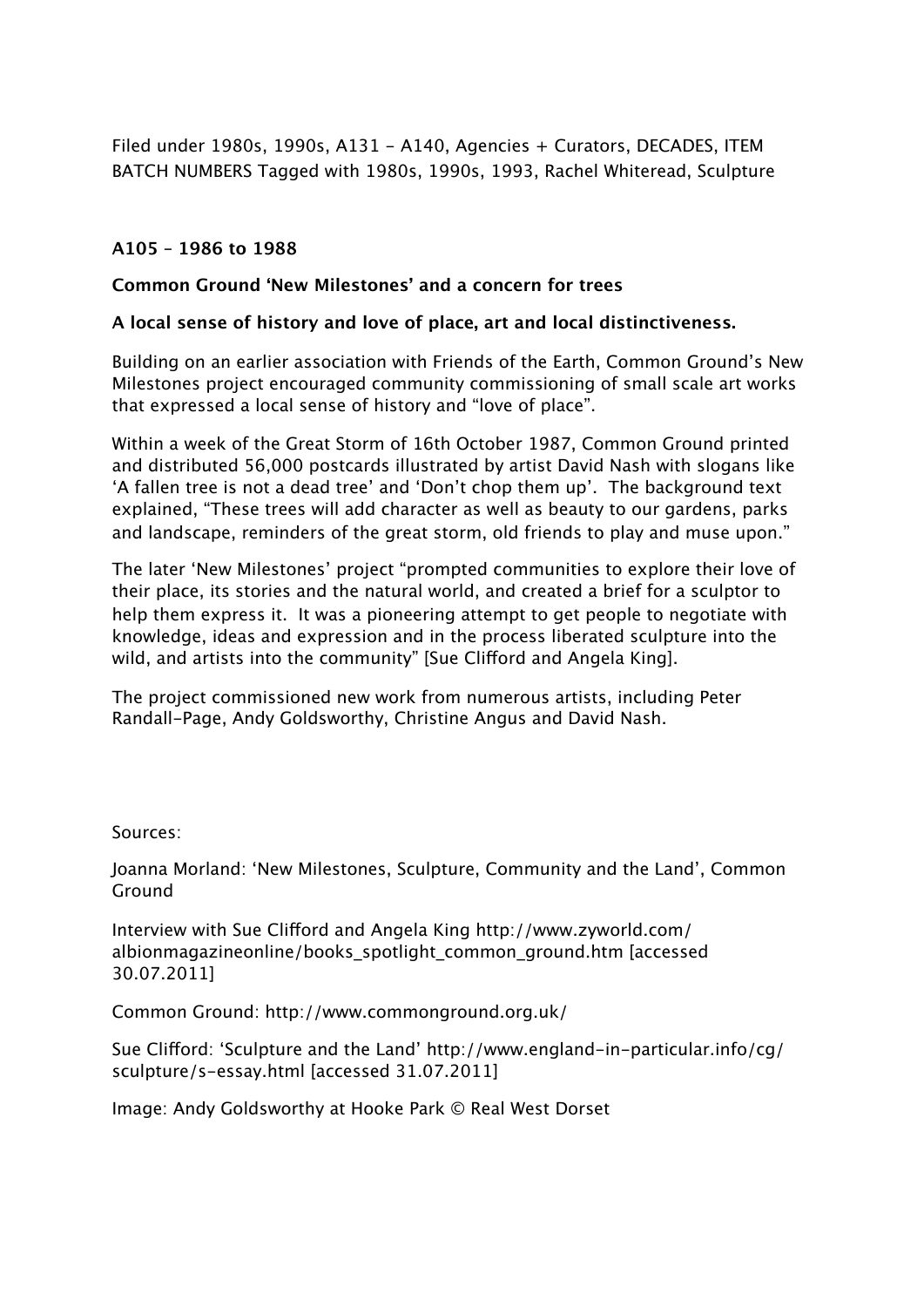Filed under 1980s, A101 - A110, Community, DECADES, ITEM BATCH NUMBERS, Land Art + Ecology, Site + Place Tagged with 1980s, 1986, 1988, Artist Involvement, Community, Place

# **A106 - 1987**

## **Paul Hamlyn Foundation established**

Paul Hamlyn Foundation is an independent grant-making organisation focusing on the arts, education and social justice. Its founder, publisher and philanthropist Lord Hamlyn, died in 2001.

The Foundation's current Arts funding programme "supports the development and dissemination of new ideas to increase people's experience, enjoyment and involvement in the arts in the UK." A significant funder of arts organisations and arts projects, in 2009 the Paul Hamlyn Foundation funded Situations, the art commissioning and research programme initiated in October 2003 by Claire Doherty at the University of the West of England.

Sources:

Paul Hamlyn Foundation: 'Arts' http://www.phf.org.uk/landing.asp?id=2 [accessed 31.07.2011]

Sitautions; 'What is Situations?' http://www.situations.org.uk/about-situations/ [accessed 31.07.2011]

Filed under 1980s, A101 - A110, Agencies + Curators, DECADES, Funding Contexts, ITEM BATCH NUMBERS Tagged with 1980s, 1987, 2009, Education, Socially Engaged

# **A107 - 1988**

# **P. Korza & R. Andrews (eds): 'Going Public'**

## **The first Public Art 'Workbook'**

'Going Public' was the outcome of the University of Massachusetts Arts Extension Service's National Public Art Policy Project (an AES cooperation with the Visual Arts Program of the National Endowment for the Arts). It provided a comprehensive presentation of the public art ambitions, mechanisms and procedures then operating in the USA, and, as such, provided a key blueprint for the emerging Public Art Agencies in England during the period.

As a 'public art workbook', 'Going Public' identified four key questions necessary to the success of a public art program:

• why the community wants public art?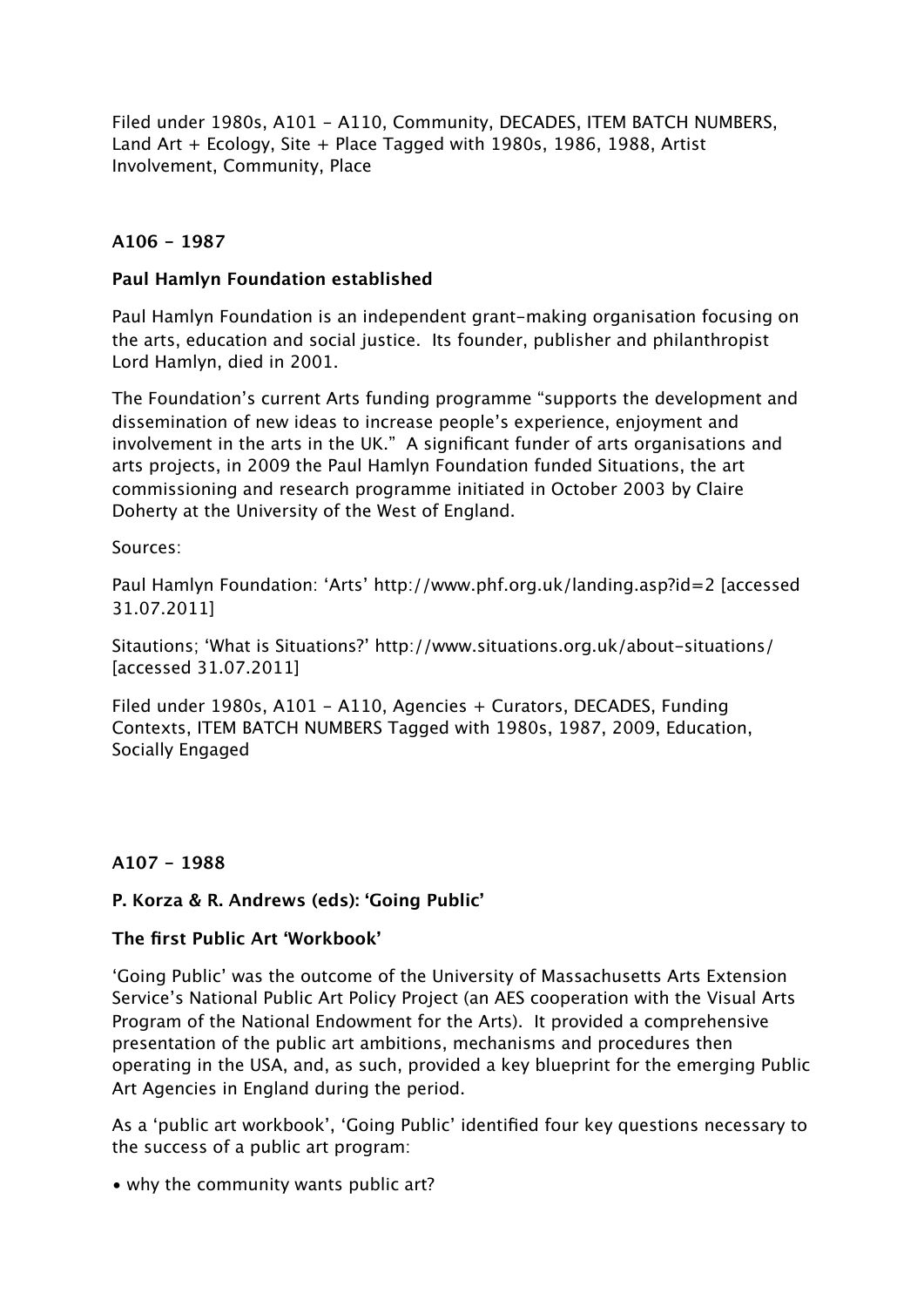- how various stakeholders define public art?
- what happens when their conceptions diverge?
- what resources are necessary for successful implementation?

As the authors said, "If these questions are not fully explored – in other words, if the purpose of the public art program is not clearly defined – the program may get off to a shaky start and continue to be plagued by doubt and problems."

#### Sources:

P. Korza & J. L. Cruikshank (eds): 'Going Public: A Field Guide to Developments in Art in Public Spaces', UMASS, 1988

Filed under 1980s, A101 - A110, DECADES, ITEM BATCH NUMBERS, Key Texts, Mechanisms + Procedures Tagged with 1980s, 1988, Artist Involvement, Collaboration, Community, Policy

## **A108 - 1988**

#### **'Action for Cities' programme**

#### **Public Art and the creation of a classless and tolerant society**

The 1988 'Action for Cities' paper encouraged greater interdepartmental approaches to inner-city deprivation at central government level, and has been subsequently criticised for putting the interests of economic development and the involvement of the private sector above the needs of communities and a fuller engagement with local authority understanding and expertise.

'Action for Cities' generated a plethora of new programmes, including 'City Challenge' [1991] and the merging of twenty different regeneration programmes led by five different government departments (Environment, Trade and Industry, Employment, Transport, Home Office) to create the Single Regeneration Budget [SRB], announced in 1993. The role of public art in 'Action for Cities' was identified " as addressing '... problems of unemployment and alienation in the country's inner cities, as well as contributing to the creation of a classless and tolerant society.'" [Maeve Blackman]

#### Sources:

Maeve Blackman referencing Department of National Heritage, 1993, cited in Policy Studies Institute, 1994:38: 'Public Art Discourse, A Case Study of Gateshead, England', The International Journal of the Arts in Society, 2011

Hansard HC Deb 09 March 1988 vol 129 cc317-20

National Audit Office: 'Regenerating the Inner Cities', HMSO, 1990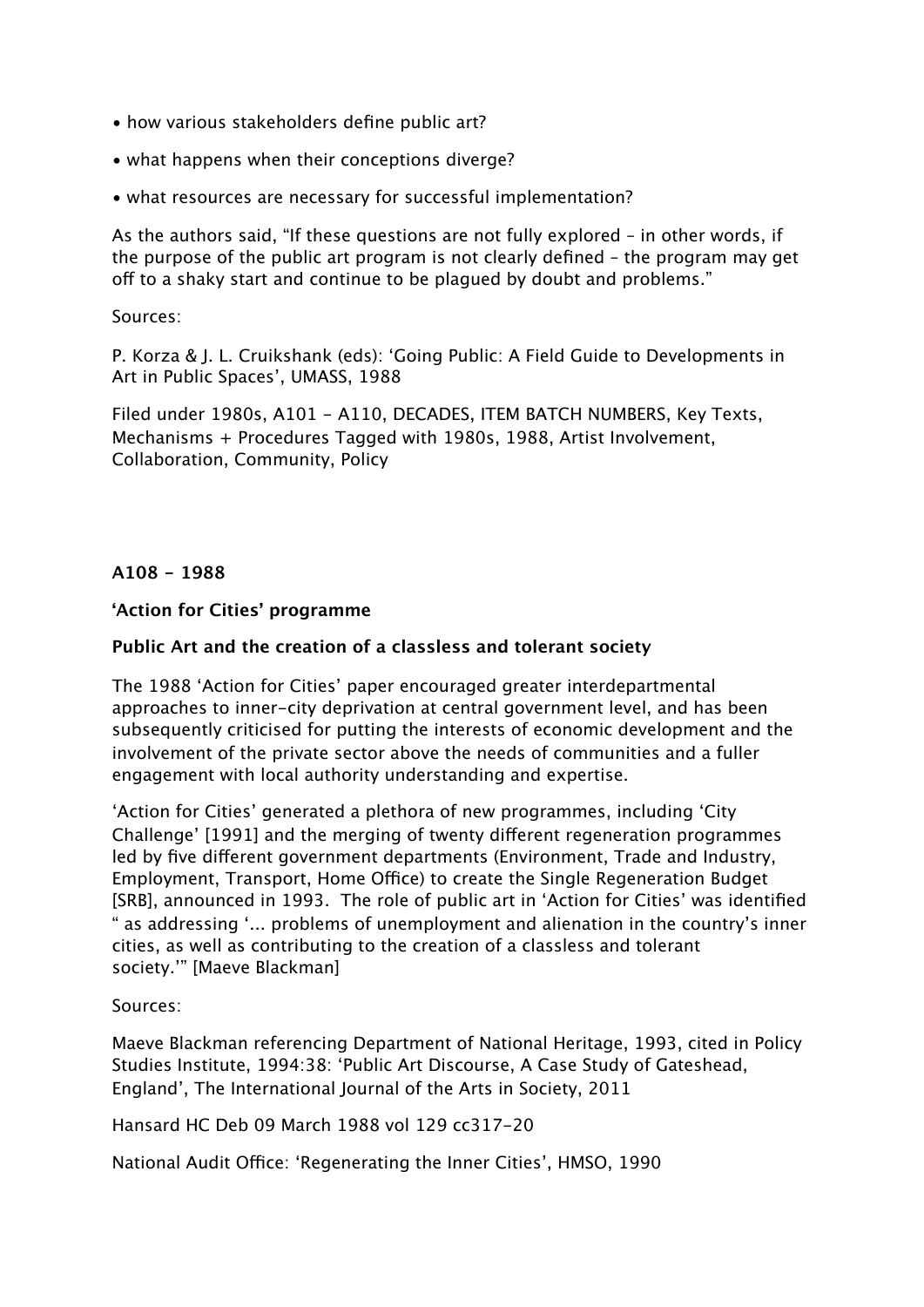Action for Cities: Evaluation of Urban Development Grant, Urban Regeneration Grant and City Grant (Inner Cities Research Programme) 1993

Filed under 1980s, A101 - A110, DECADES, ITEM BATCH NUMBERS, Key Texts, Reconstruction + Regeneration Tagged with 1980s, 1988, Cities, Government, Planning, Policy, Politics

# **A109 - 1988**

## **Highbury Initiative and Percent for Art, Birmingham**

## **STATEMENT OF SIGNIFICANCE NEEDED**

The 'Highbury Initiative' was an international design symposium invited to address the Birmingham's problems of the time. Proposals from the symposium were captured in the subsequent 'City Centre Design Strategy' [Tibbalds, Colbourne, Karski, Williams, 1990] which developed the idea of the city as distinct 'quarters'. The Strategy formed the basis for the city's 1993 Unitary Development Plan which provided the statutory basis for planning control.

Birmingham "was probably" the first UK city to formally adopt 'Percent for Art' as captured in its Unitary Development Plan and as applied to the commissioning programme for the International Convention Centre (ICC), 1988 – 1990. The ICC and the National Indoor Arena, plus a sequence of connected new and improved city squares (Victoria Square, Centenary Square, and Brindley Place) became the foci for ambitious public art programmes up until the mid-1990s

In a review of the the 1992 'The Artist and the Changing City' conference in London, Clare Melhuish wrote: '…as soon as the heavy clouds of recession start to lift…[will] artists be left to scavenge once more in less hospitable territories for niches in the city? So far as Birmingham City Council is concerned, the answer is no. …[the city's] transformation and regeneration, both economic and spiritual, based on the arts, looks set to be a long term programme. As the Council continues to commission numerous pieces of public art…and pursue its policy of converting old buildings into subsidised artists' studios, art groups of all sorts are flourishing, and arts-led economic activity is producing one of the largest sources of employment, with a turnover of £250m in 1989. No wonder Birmingham has decided 'artists are innovative and imaginative and a dynamic force' worth nuturing" [Clare Melhuish, 1992]

Sources:

RUDI/Nick Corbett: 'Renaissance in Birmingham' http://www.rudi.net/pages/17727 [accessed 30.07.2011]

Clare Melhuish: Building Design, 10.07.1992

Jennifer Williams et al: 'The Artist in the Changing City, British American Arts Assoc, 1993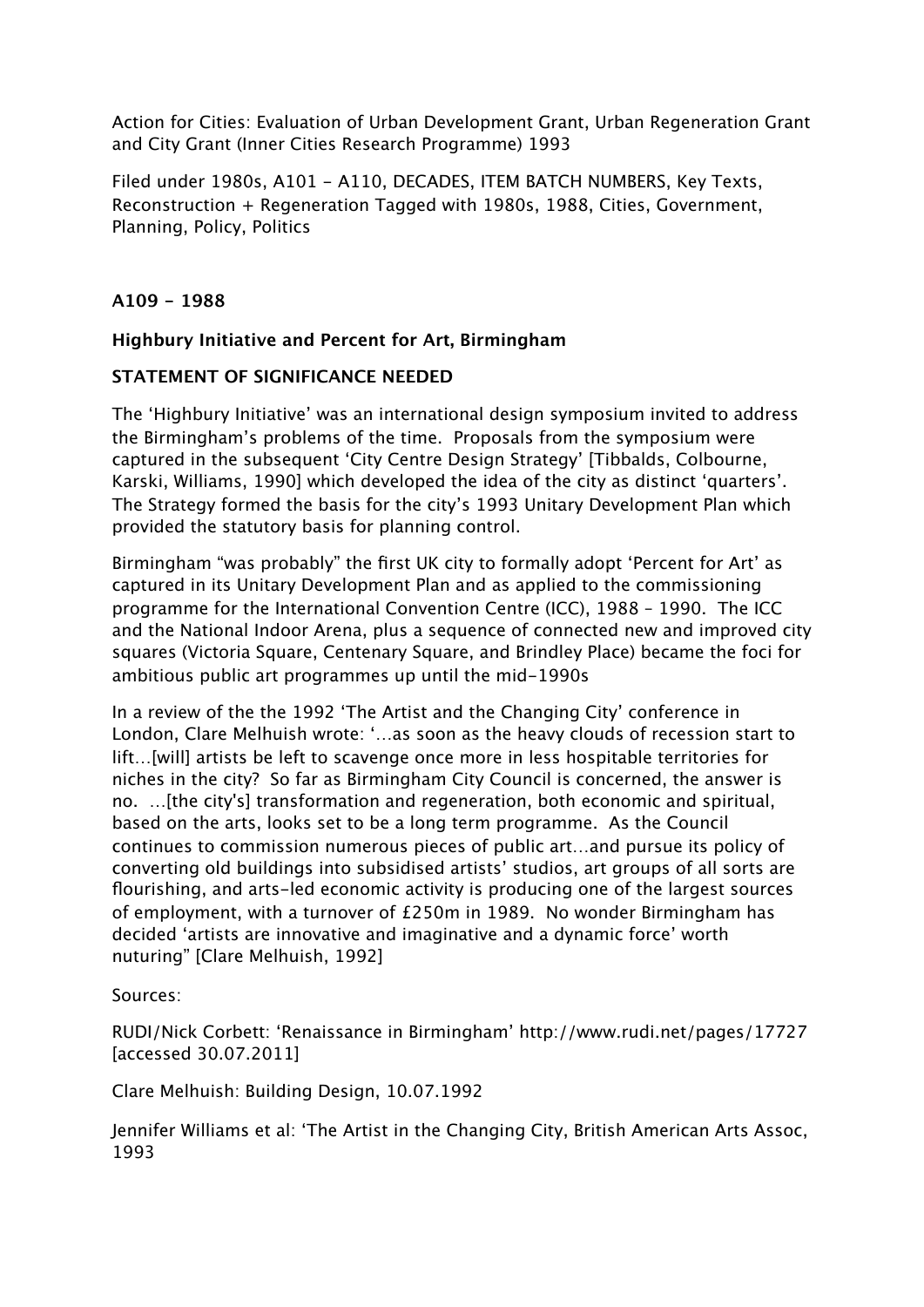George Noszlopy: 'Public sculpture of Birmingham: including Sutton Coldfield', 1998

Filed under 1980s, A101 - A110, DECADES, ITEM BATCH NUMBERS, Key Conferences + Exhibitions, Planning + Development, Reconstruction + Regeneration Tagged with 1980s, 1988, Architect, Commercial Development, Development, Government, Planning, Urban Design

**A110 - 1988**

## **Robert Carnwath QC: Percent for Art & the Planning System**

#### **Art is not a proper function of Planning Control, encouragement and coercion.**

Although "knowledge, understanding and practice of arts and crafts" was included in the Local Government Act of 1972 [Section 45], the adoption of Advice by Robert Carnwath QC meant that the Art Council of Great Britain's 1989 Percent for Art campaign was restricted to voluntary and not mandatory developer contributions.

"…the promotion of art is not a proper function of planning control. On the other hand, in exercising their planning functions local authorities are entitled to take into account the contribution which the creative arts can make to the external appearance of buildings and to the physical environment generally [para 4] …there is however an important distinction between encouragement and coercion [para 7] …nor in my view is there any proper power under existing legislation to insist on any particular proportion of the capital expenditure on the scheme being devoted to art [para 9]."

In June 1988, Sheffield City Council adopted the principle of Percent for Art, and with support from the local regional Arts Association and the Arts Council of Great Britain, appointed the first Public Art Development Officer, Paul Swales, to work within the Council's Urban Design and Conservation Section of the Department of Land and Planning.

By 2006, 61% of Local Planning Authorities "made reference to public art in documents relating to the planning system." [ixia]

Sources:

Robert Carnwath QC: 'In the matter of: Arts Council of Great Britain Percent for Art Advice', Arts Council of Great Britain, 1988

ixia: 'Response to the Government's Consultation on the National Planning Policy Framework (NPPF) 24.02.1011

Filed under 1980s, A101 - A110, DECADES, ITEM BATCH NUMBERS, Key Texts, Planning + Development Tagged with 1980s, 1988, Planning, Policy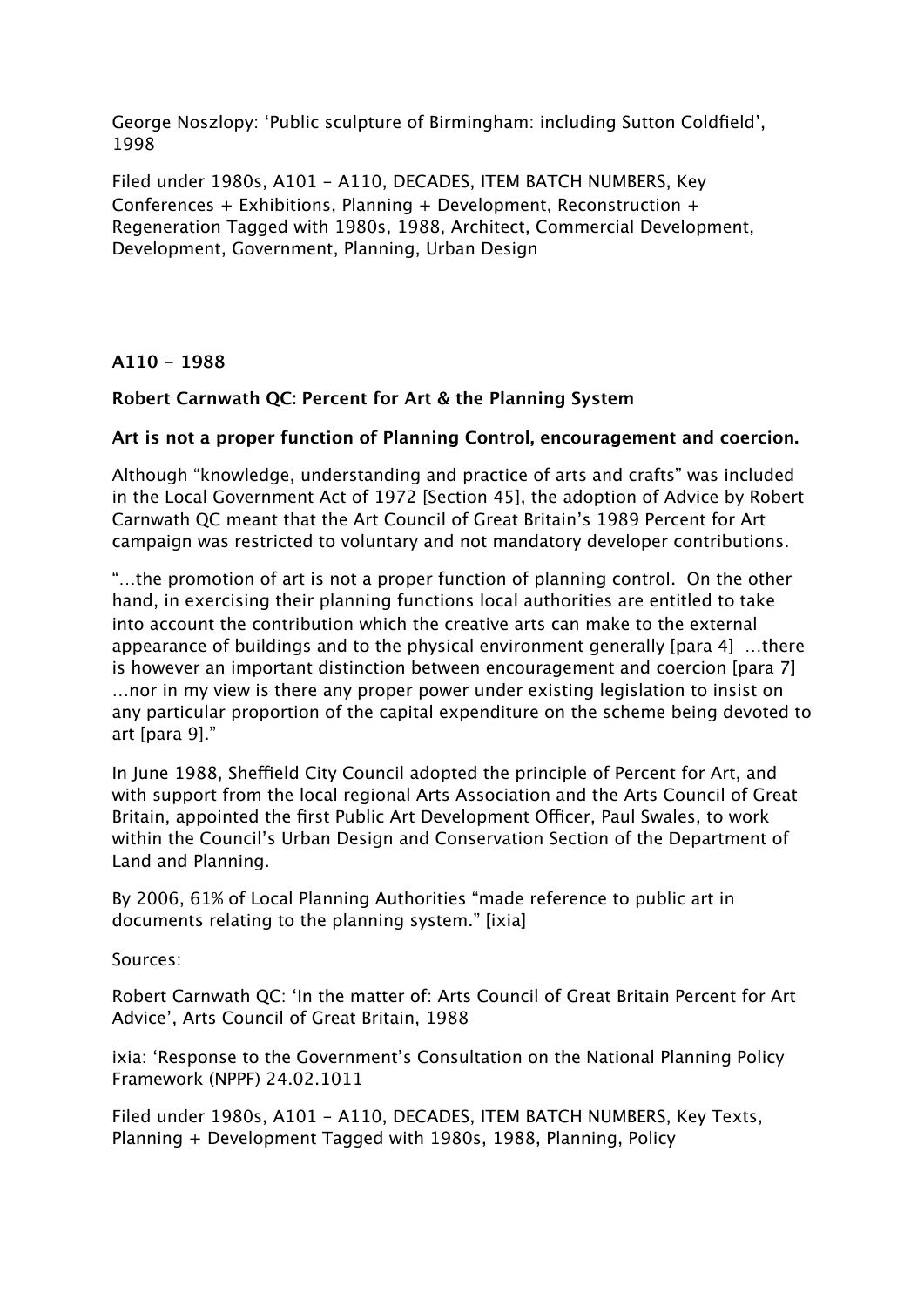# **A111 - 1989**

# **Removal of Richard Serra's 'Tilted Arc' from Federal Plaza, New York**

#### **Public Art does not exist in interest-free environments**

The 1989 removal of 'Tilted Arc' from Federal Plaza, New York, opened significant questions about the nature of public art, not least the role of government funding, an artist's rights to his or her work, the role of the public in determining the value of a work of art, and whether public art should be judged by its popularity. At the time, Richard Serra commented, "I don't think it is the function of art to be pleasing. Art is not democratic. It is not for the people."

In supporting the sculpture's removal, Arthur Danto, author of 'After the End of Art' [1997], said, "...Tilted Arc is the metal grin of the art world having bitten off a piece of the public world, which it means to hold in its teeth forever, the public be damned" [Arthur Danto, 1987].

In the same text ['The State of the Art', 1987], Danto stated that "works of public art do not exist [in] interest-free environments." It was this question of 'interests', so forcefully expressed by the removal of Serra's sculpture, that opened up new areas of debate, not least in the subsequent paradigm shift from site-specificity [materiality and scale] to the "soft facts" of place. Such things as plurality of publics, mobility of public realm and the expression of alternative histories, etc., began to replace the earlier rhetoric of civic value and public good associated with the type of site-specific public art Patricia Phillips later described as "amenity, embellishments or camouflage" [Patricia Phillips, 1988].

Beyond issues of site and place, the removal of Tilted Arc also raised questions about the artist's moral rights in public art. In 'Suppression and Liberty – the Tilted Arc Controversy' [2001], Richard Serra discussed the "desecration of Tilted Arc [that] followed after five years of misrepresentations, false promises, and show trials in the media and in the courtroom. In the end, these deceptions not only allowed the government to destroy Tilted Arc, but also established a precedent for the priority of property rights over free expression and the moral rights of artists. Such a precedent tests the ability of the Berne Convention laws to protect the rights of artists in their works" [Richard Serra, 2001].

The art critic Robert Hughes considered that, "…site-specific is as site-specific does. What it does here is serve as a mere scrim for the question of Serra's rights as an artist who, much as his opponents may now resent it, can be argued to have had a binding deal with the Government. …the central point is that Tilted Arc was…conceived and contracted between [the artist] and the GSA [Government Services Administration] as a permanent installation in Federal Plaza, and that…if the GSA wants to avoid such imbroglios it should try slipping a public-acceptability clause into its future commissions, if it can draft one that holds water. That way a perfect level of mediocrity can be upheld for all time. But Tilted Arc should stay, if not as a source of general pleasure, then as a didactic monument to the follies that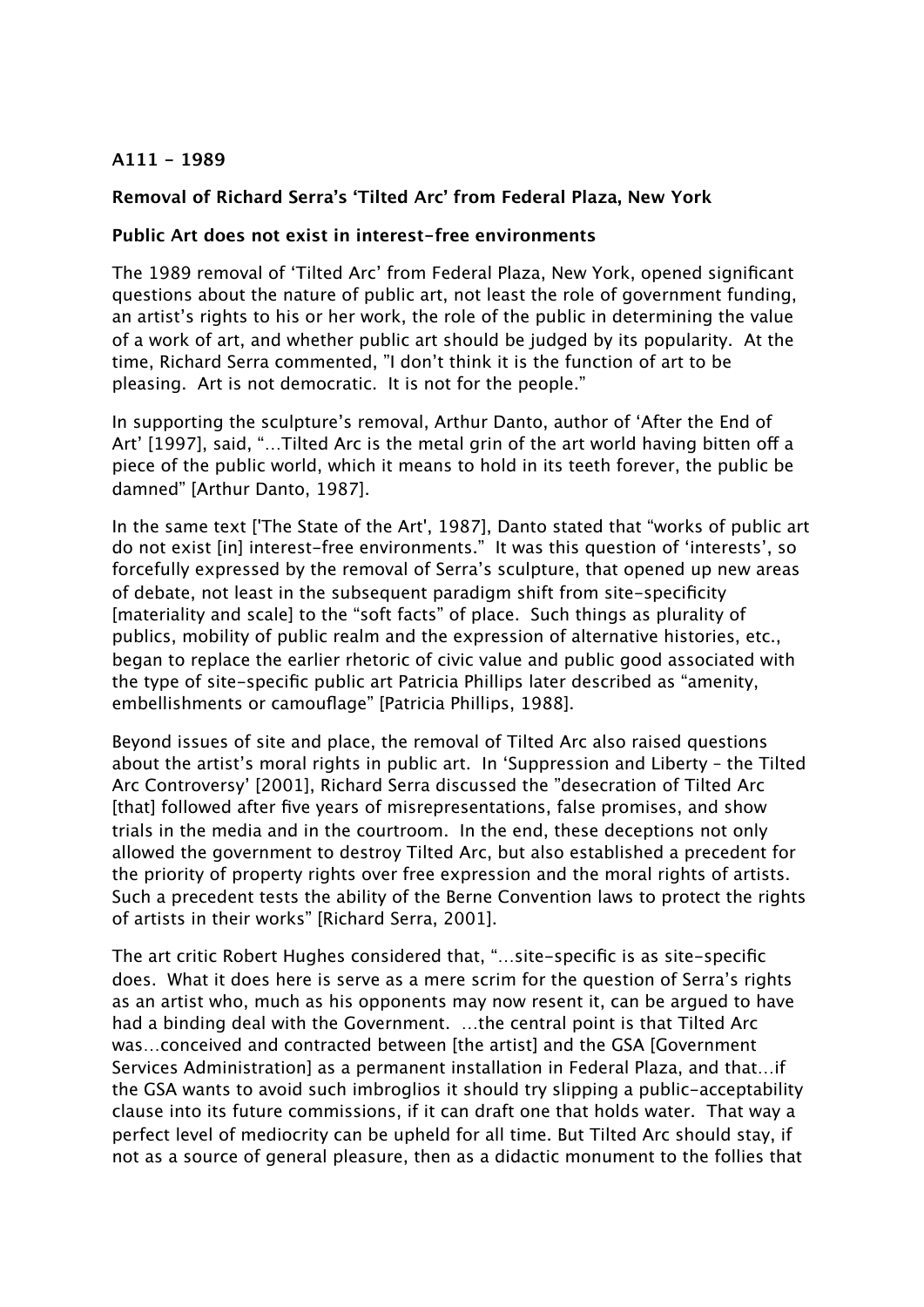can arise at the juncture of undemanding patronage and truculent aestheticism" [Robert Hughes, 1985].

An excerpt from the 1986 video 'The Trial Of Tilted Arc' is available from a number of on-line sources, and records evidence given for and against of "the role of public act."

With 'Tilted Arc' still in situ, the GSA's Director of Arts and Historical Preservation [Dale Lanzone] began discussions about the redesign of Federal Plaza, which would "…be treated very much as a work of art, but it will be a usable space, the antithesis of Serra's treatment." In 1993, landscape architect Martha Schwartz's "usable redesign" for what is now called Jacob Javits Plaza was publicly announced, and completed in 1997.

More recently [2010], it was agreed that the "current design of swirling green benches designed by Martha Schwartz" will be removed and replaced by magnolia trees, low evergreen plantings, marble benches and a fountain designed by Michael Van Valkenburgh Associates.

"Many thought Schwartz's colorful "pop" plaza was the antithesis of Serra's sculpture, though the stretches of postmodern park benches restricted movement much like the earlier work. While the plaza's demolition arises from concerns unrelated to its formal qualities, it does signal a shift toward greener urban landscapes that serve local residents as well as lunchtime workers. Perhaps it is only fitting that Schwartz, who did not return requests for comment, became known as a designer of intentionally short-lived landscapes. In that respect the Javits Plaza is certainly a success" [The Architects Newspaper, 02.01.2010]

Sources:

Sherrill Jordan (ed): 'Public Art/Public Controversy – The Tilted Arc on Trial', Americans for the Arts, 1988

Harriet Senie & Sally Webster (eds): 'Critical Issues in Public Art', Smithsonian Institution Press, 1992

Arthur Danto: 'The State of the Art', Prentice-Hall Press, 1987

Patricia Phillips: 'Out of Order – The Public Art Machine', Art Forum 27, 1988

Richard Serra: 'Symposium II Art and the Law, Suppression and Liberty – the Tilted Arc Controversy', Yeshiva University, 2001

Robert Hughes: 'The Trials of Tilted Arc', Time Magazine, 03.06.1985

The Architects Newspaper: 'Plaza redo, Again', 02.01.2010

Images: unknown copyright

Filed under 1980s, A111 - A120, DECADES, ITEM BATCH NUMBERS, Key Texts, Sited Work Tagged with 1980s, 1989, Politics, Richard Serra, Sculpture, Tilted Arc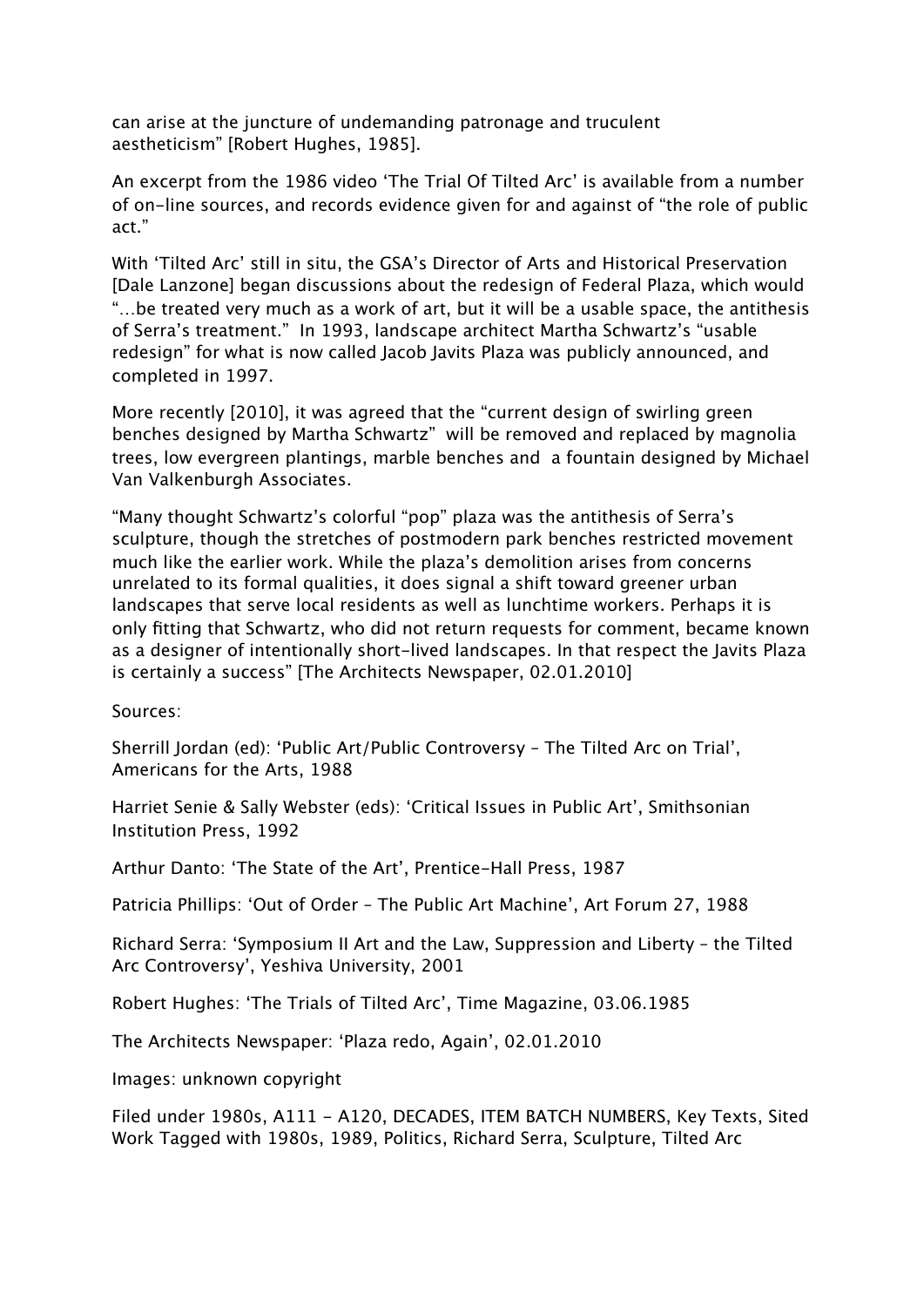### **A112 - 1989**

#### **ACGB initiates Percent For Art campaign**

## **Transforming the climate for investment while improving the urban environment.**

"Even though Percent for Art is not necessarily concerned with public art…it has become closely associated with it" [Sara Selwood, 1995].

The Arts Council of Great Britain's 'Percent for Art' campaign was based on the idea that it could "transform the climate for investment while improving the urban environment" [Rittner, 1988]. As Secretary-General of the Arts Council, Luke Rittner had written in the Foreword to 'An Urban Renaissance', "Urban renewal continues to be high on the national agenda. The architecture and quality of life in our cities are subjects of debate throughout the country… The arts are making a substantial contribution to the revitalisation of our cities"' [Arts Council of Great Britain, 1989]

The mechanism by which a percentage of construction costs are set aside for expenditure on art has been well established in the USA and parts of mainland Europe since the 1930s, with the earliest mandatory schemes being in Finland and Norway. Criticisms of mandatory 'Percent for Art' focus on the following :

- an assumption about the relationship between art and architecture;
- the allocation is often raided to pay for non-art elements;
- if construction costs move over budget, the allocation is rarely increased;
- the allocation forces a separation between artist and architect which damages the potential for inter-disciplinary collaboration; and

• art commissioned via the allocation can end up being the only vehicle for public consultation.

To overcome some of these criticisms, mandatory 'Percent for Art' has been modified in some countries to allow for the funding of temporary projects and events (Norway), the employment of town artists by local authorities (Sweden), and the training of artists.

Discretionary 'Percent for Art' is often criticised for creating a lack of coherence in terms of policy, artist selection procedures, and the poor quality of artist involvement. 'Percent for Art' continues to be discretionary in England.

In 1986, Henry Lydiate [Artlaw] commented that, "Experiences of basic % for art schemes abroad, over the last fifty years, have shown that a first essential step towards the establishment of effective public art development and funding, through legislation, is the creation of publicly financed experimental projects / schemes / residencies / workshops / commissions / professional studies courses – exclusively – tackling public artwork. Through these processes, not only is the public and its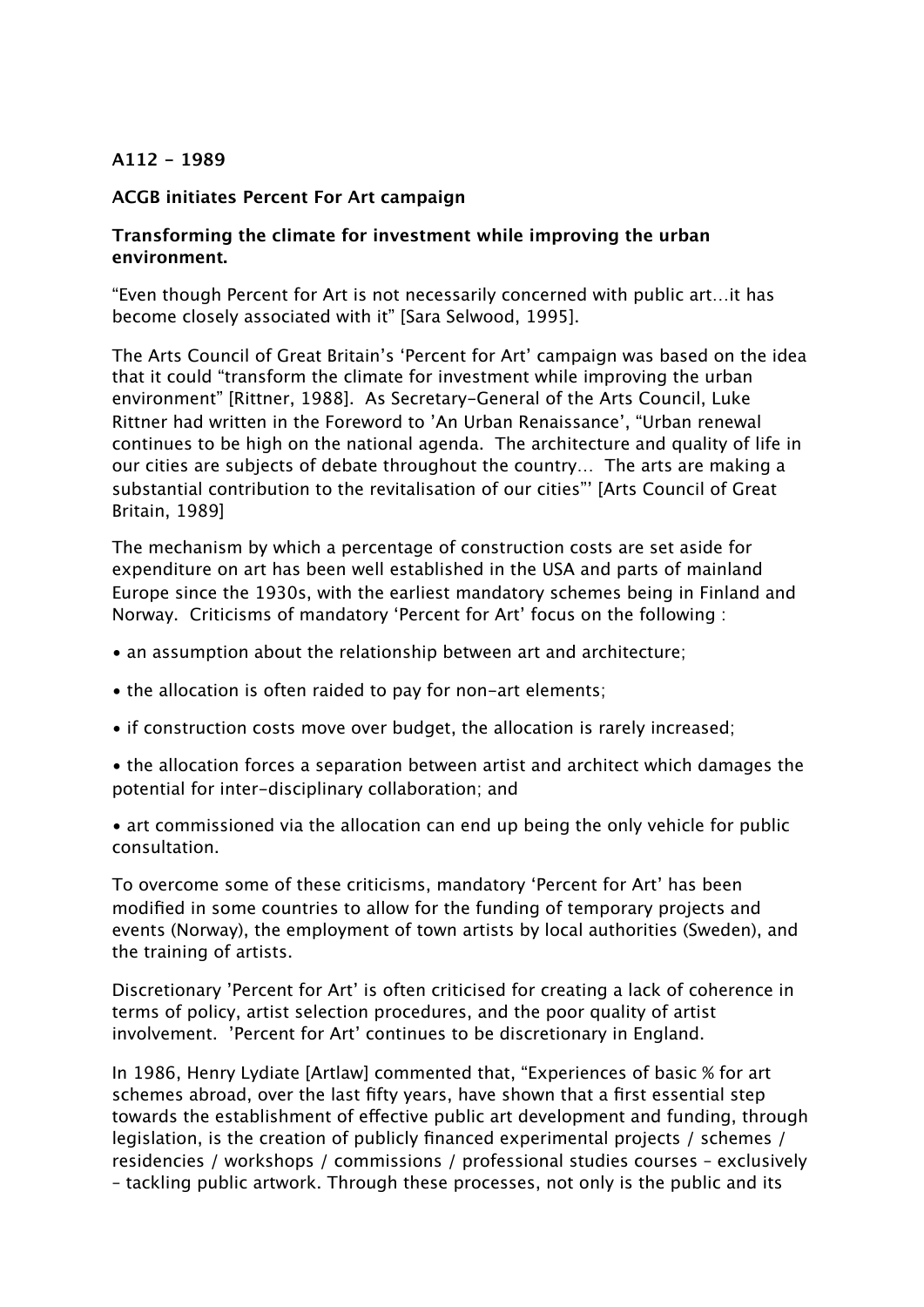money protected against profligate spending on/commissioning of artists inexperienced in working to a large-scale brief with administrative / legal / financial deadlines and demands to meet, so are artists / makers protected against their own inadequacies of experience and ability; so is the artwork; and, probably most importantly, what can be diplomatically developed and secured thereby is the public's confidence and trust in public art."

At the 1993 Westminster conference ['Public Art - the New Agenda'], Marjorie Althorpe-Guyton announced that the Arts Council's "steering group for Percent for Art has wound itself down. It considered this year that it [had] achieved its main purpose and things are now going forward on a number of fronts…" She went on to identify these achievements as the administrator post at Public Art Forum [now ixia], the establishment of the National Alliance in 1992 "which promises collaboration between architects, agents and artists", public art courses at various universities, creation of the Arts Council's Architecture Unit and its role in the Lottery, a new Arts Council leaflet and an involvement with AXIS (a Visual Arts Exchange and Information Service).

'Percent for Art: A review' [Phyllida Shaw], an information manual containing case studies, policy statements, and supporting material identifying opportunities in the UK was published by Artic Press and Arts Council of Great Britain in 1991.

Sources:

Arts Council of Great Britain: 'An Urban Renaissance', 1989

Sara Selwood: 'The Benefits of Public Art', PSI, 1995

Malcolm Miles: 'Art Space and the City – Public Art and Urban Futures', Routledge, 1997

Henry Lydiate: 'Government Policies and the Arts, Dire Straits – outside the gallery', 1986

University of Westminster: 'Public Art – The New Agenda', 18.11.1993

Filed under 1980s, A111 - A120, DECADES, Funding Contexts, ITEM BATCH NUMBERS Tagged with 1980s, 1989, Arts Council, Percent for Art, Policy

## **A113 - 1989**

#### **Patricia Phillips: 'Out of Order – The Public Art Machine', Artforum 1989**

#### **Multiple meanings and what public art is.**

In her seminal 'Out of Order – The Public Art Machine', Phillips argued for an understanding of 'public' as "a space of multiple meanings and voices", rather than the more traditional understanding, then common in public art literature and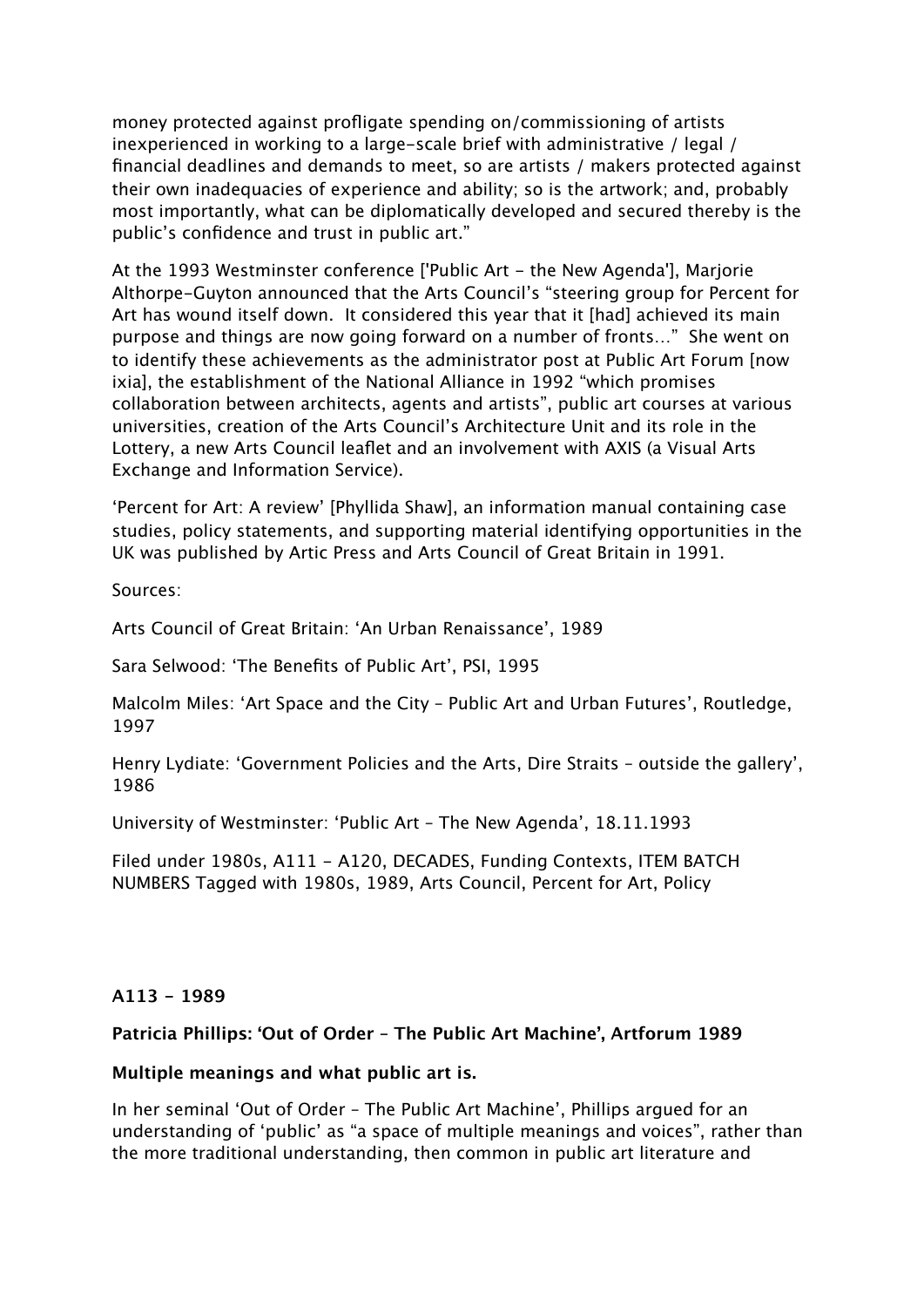commissioning briefs, of 'public' as something to do with location and proximity within geographical space.

In her subsequent 'Temporality and Public Art', Phillips opened up the question of 'time' in public art when she called for a practice that supports "shortlived enterprises in which variables can be changed and results intelligently and sensitively examined…"

"Clearly public art is not public just because it is out of doors…it is public because it is a manifestation of art activities and strategies that take the idea of public as the genesis and subject for analysis. It is public because of the kinds of questions it chooses to ask and address, and not because of its accessibility or volume of viewers. Public art is like other art, but it is potentially enriched and amended by a multiplicity of philosophical, political and civic issues" [Patricia Phillips, 1992]

Sources:

Patricia Phillips: 'Out of Order – The Public Art Machine', Artforum 1989

Patricia Philips: 'Temporality and Public Art', Art Journal 48, 1989

Filed under 1980s, A111 - A120, DECADES, ITEM BATCH NUMBERS, Key Texts Tagged with 1980s, 1989, Definitions, Patricia Phillips

# **A114 - 1989**

## **Art and Healthcare, first national conference and handbook**

## **Transformation within health, through creativity, culture and art.**

"Siting the arts in the public domain is often a contested practice. The specific and particular demands of the healthcare environment make this no exception" [Beadle, 2000].

Following on from Peter Senior's 'Manchester Hospitals' Arts Project' in 1976, the first national conference on 'art and healthcare' in Manchester ['A Vision of Caring Environments'] in 1989, and the publication of the he DHSS Health Building Directorate 'handbook' in the same year, consolidated the relationship between the arts and health providers/provision. The current 'Arts for Health' initiative at Manchester Metropolitan University carries the strapline "Transformation within health, through creativity, culture and art…", and this summarises the benefits of 'art and healthcare' as:

- visually enhancing healthcare environments;
- improving the emotional and spiritual state of mental health service users;
- promoting positive health messages;
- developing creativity in the workplace;